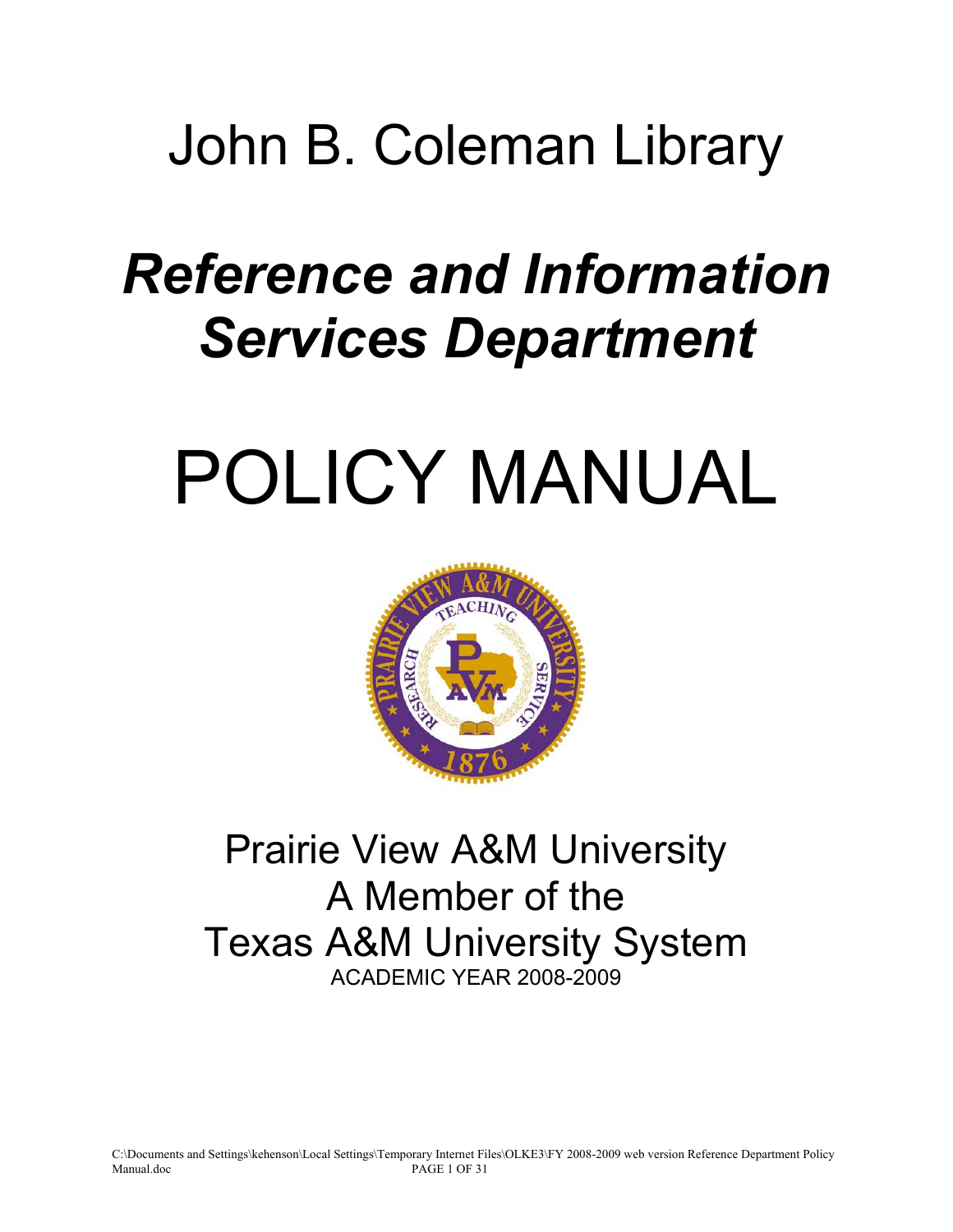### **Table of Contents:**

| Introduction                                                             | 3  |
|--------------------------------------------------------------------------|----|
| Reference and Information Services Department: Mission and Vision        | 4  |
| Reference and Information Services Department: Policy                    | 5  |
| Reference and Information Services Department: Opening Procedures        | 11 |
| Reference and Information Services Department: Closing Procedures        | 13 |
| Reference and Information Services Department: Reference Instruction FAQ | 14 |
| <b>Printers</b>                                                          | 17 |
| Copiers                                                                  | 18 |
| <b>General Information</b>                                               | 19 |
| <b>Library Use Policy</b>                                                | 20 |
| <b>Library Faculty Liaisons</b>                                          | 23 |
| Database Access from Home                                                | 25 |
| Sungard Collegis (Information Technology Department) contacts            | 26 |
| Reference Staff: Subject area web maintenance policy                     | 27 |
| <b>Library Staff Office Phone Numbers</b>                                | 28 |
| Useful Websites: Copyright Issues and Policies                           | 30 |
| Prairie View A&M University Campus Map                                   | 31 |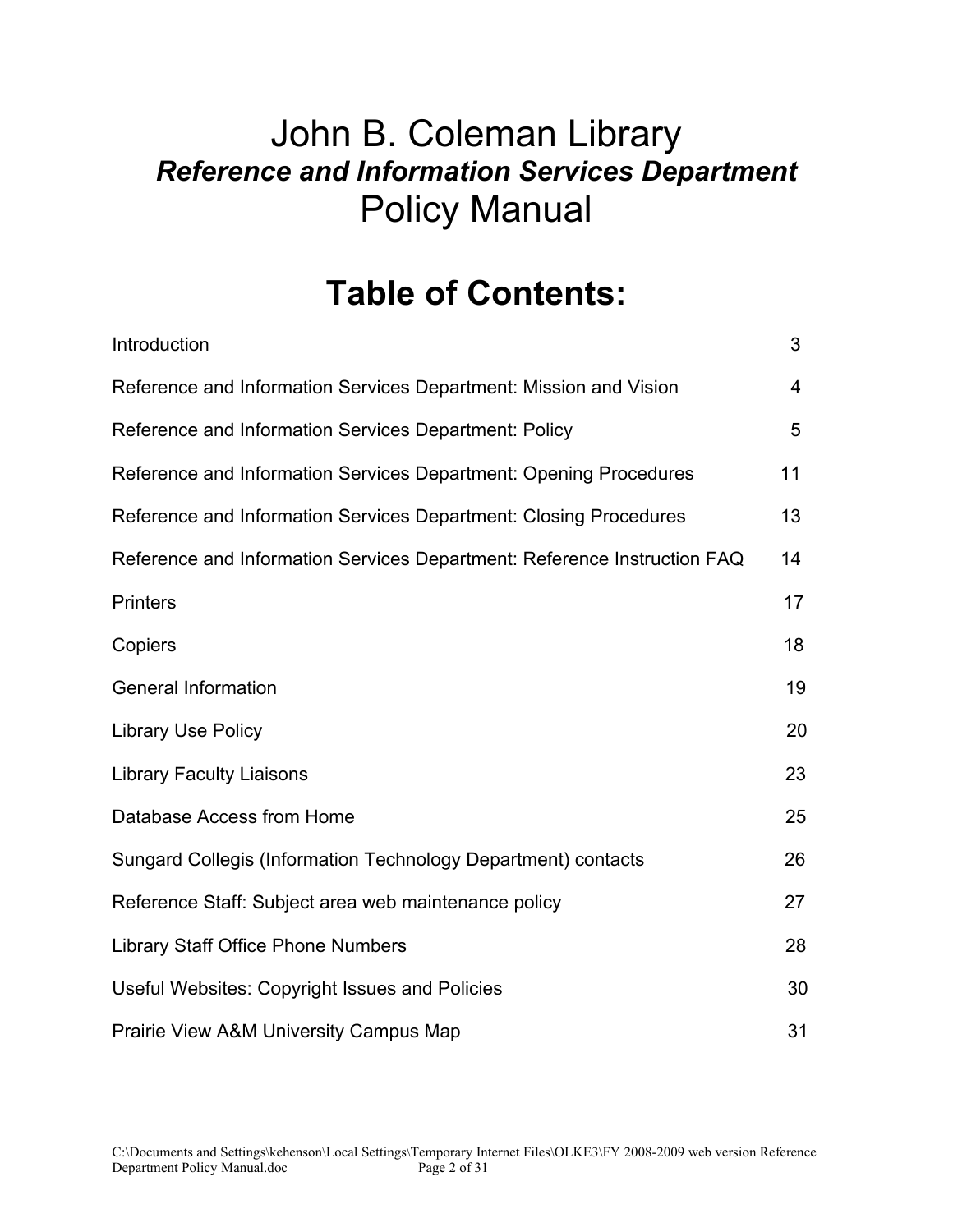#### **Introduction:**

This policy manual designed for any professional librarian working in the Reference and Information Services Department of the John B. Coleman Library at Prairie View A&M University. From opening and closing procedures for the reference area, to the mission and vision of the department, to helpful appendices regarding professional organizations and standards, this manual serves as a guide to all the policies and procedures that are in place, as well as the facilities that comprise the Reference and Information Services Department. For more information on the John B. Coleman Library please visit:

**www.pvamu.edu/library**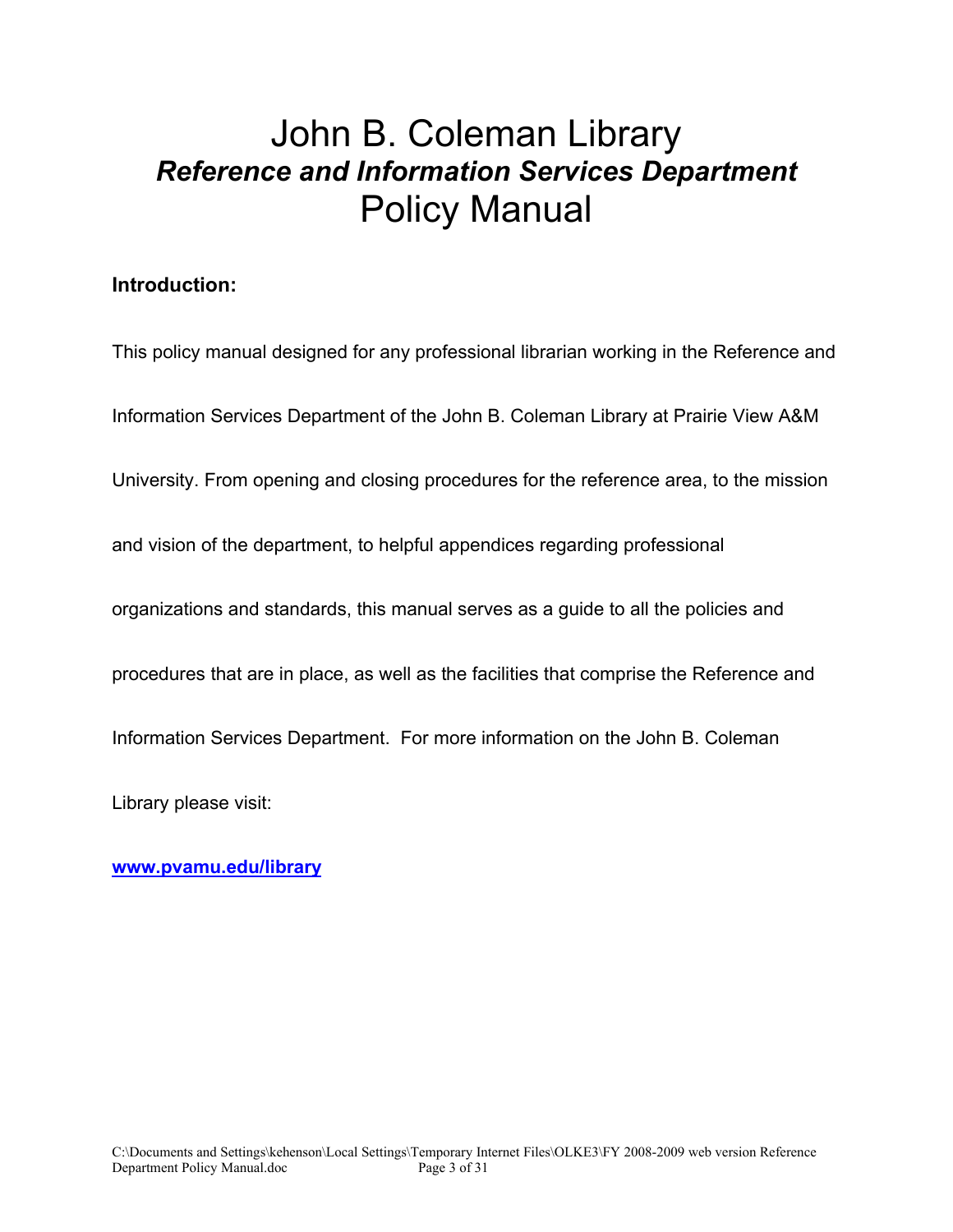#### **Reference and Information Services Department Mission**

The mission of the Reference Department is to provide an organized collection of print and online resources and teach Information Literacy skills regarding the access and usage of both on and off campus information services to the Prairie View community to enable them to become information literate, independent researchers.

#### **Reference and Information Services Department Vision**

The Reference Department seeks to become a comfortable 'place,' both in the Library as well as online; the optimal source for information for all users, regardless of location, as we equip the Prairie View student to evaluate, access and use information in a critical manner, carrying this ability to all aspects of their lives.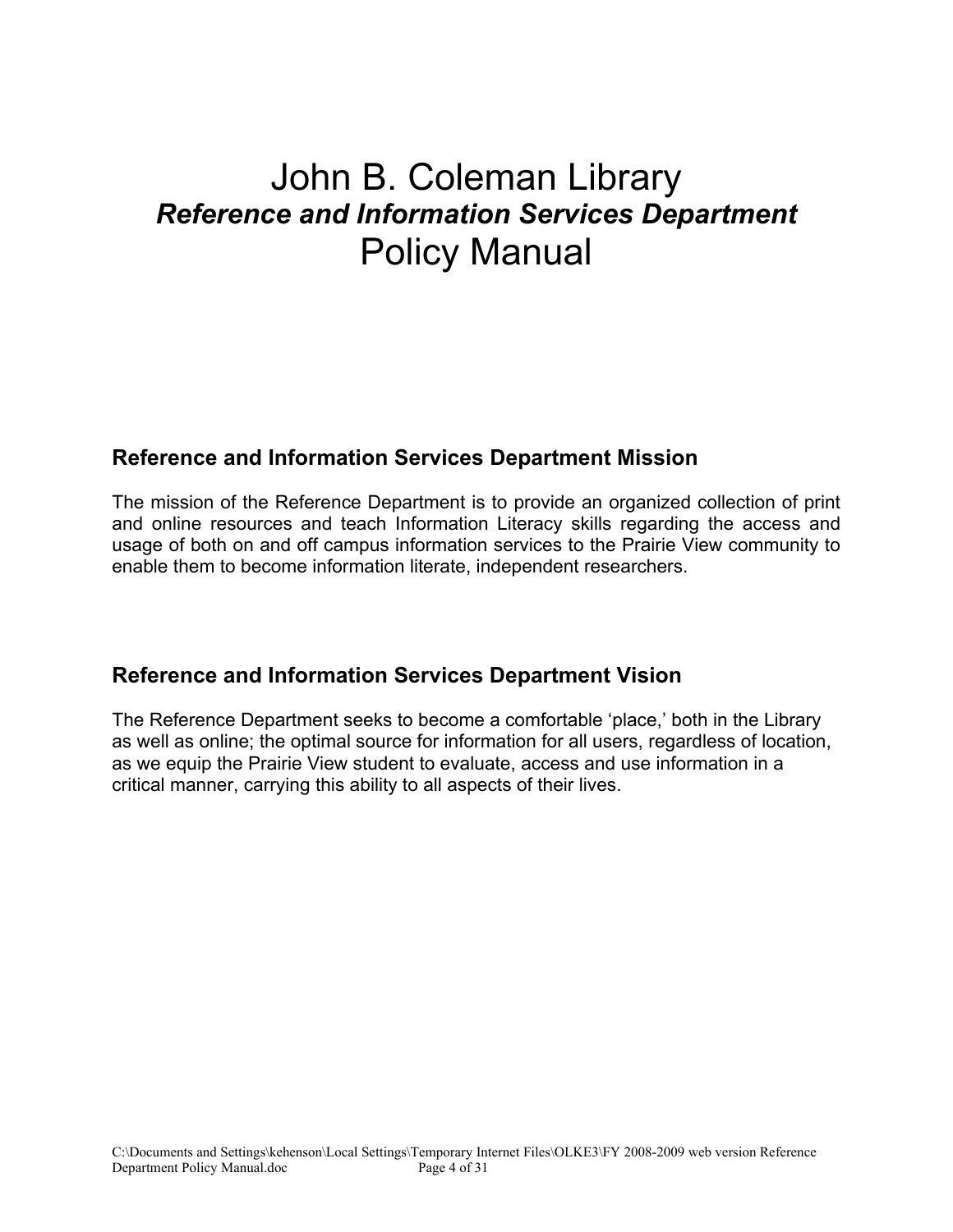#### Reference and Information Services Policy

#### **I Purpose of the Reference and Information Services Department Policy Manual**

1.1 The purpose of the Reference and Information Services Department Policy Manual is to state guidelines and departmental policies for providing Reference and Instruction service to the Prairie View A&M University community. We strive to provide a high quality uniform standard of service.

1.2 The manual will be used as an information resource for Reference and Instruction, those staffing the Reference desk, newly hired Reference Librarians, and other Library Staff.

1.3 Revisions to the manual will be made by consensus of the Department whenever it is deemed necessary.

#### **II Objectives of the Department**

2.1 The primary objective of the Reference and Information Services Department is to assist library patrons in the location, use and understanding of appropriate, relevant information resources. These include but are not limited to:

2.1.1 Answering reference questions.

2.1.2 Providing instruction in the use of the Coleman Library and other library resources.

2.1.3 Assisting with the "hands on" use of Reference resources.

2.1.4 Creating and maintaining a collection of Reference resources, and arranging it for effective use.

#### **III Library Clientele**

Reference Staff should keep the following principles in mind when serving the University Community:

3.1 Undergraduate students are entitled to the same level of service as a graduate student, faculty member, administrator or university staff member.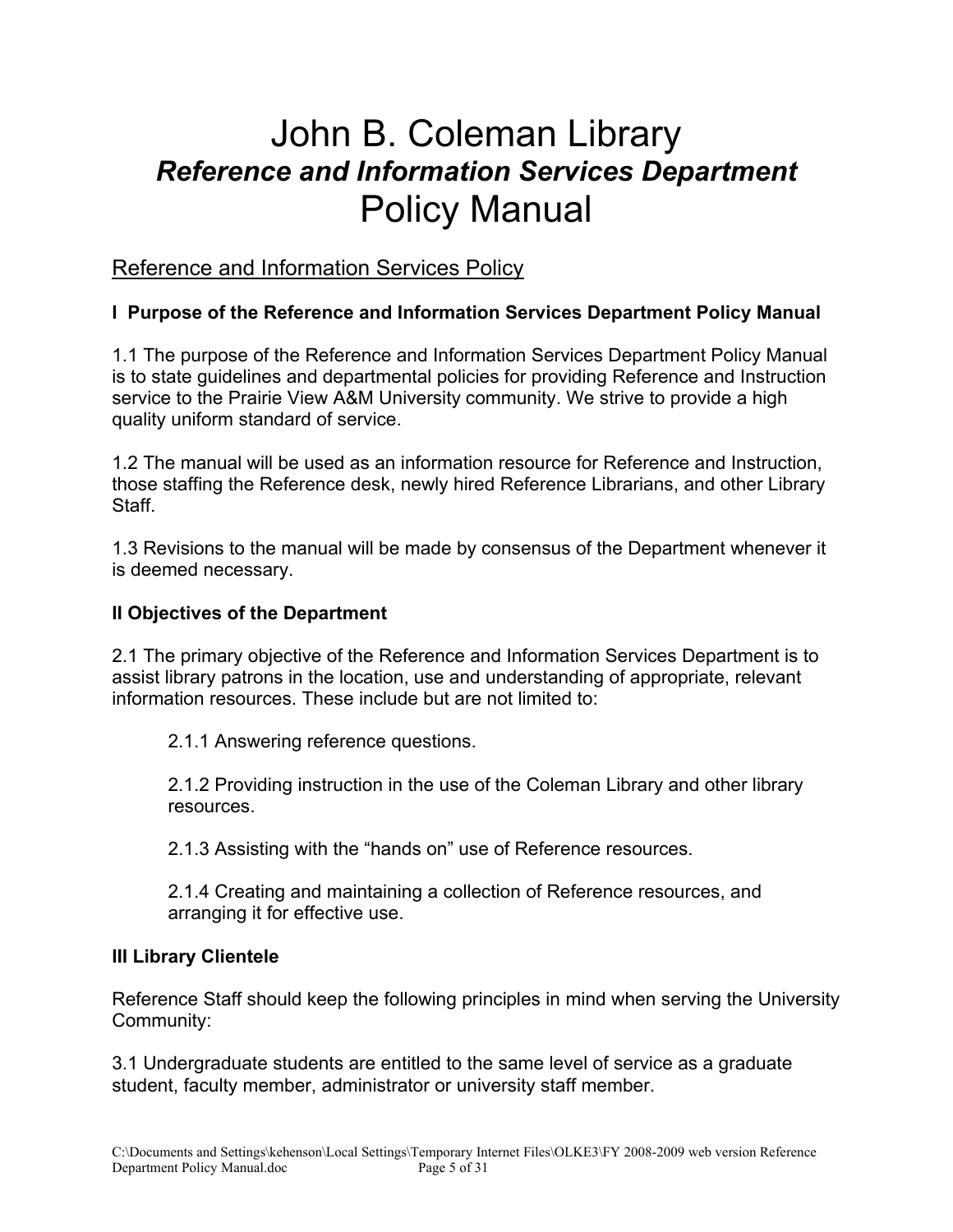3.2 No distinction is made between university and non-university patrons in the provision of routine information services. The distribution of passwords for remote access, and the provision of Interlibrary Loan service is not the responsibility of the Information Services Department.

#### **IV Types of Reference Services**

4.1 *Reference Interview.* Reference and Instruction Librarians always determine the needs of the patron.

4.2 *Directional questions.* Reference and Instruction Librarians provide directional assistance, and answer basic questions about the library. Questions and issues about Interlibrary Loan, reserve materials and circulation policies, etc., are directed to the Circulation Department; and questions about microfilm and microfiche are directed to Periodicals. University history and archival questions are to be directed to the Special Collections / Archives Department.

4.3 *Source of inquiry*. Reference and Instruction Librarians provide Reference information in-person, by telephone, and by E-mail.

4.3.1 If sufficient time is not available to answer in-person questions, patrons are told when an answer will be given.

4.3.2 Telephone questions are answered as soon as possible but do not take precedence over patrons waiting at the Reference desk. Callers requiring extensive or time-consuming assistance are helped if there is not a long line of in-person patrons, otherwise Reference Librarians offer to call the patron back, or suggest that the patron come to the library in-person.

4.3.3 E-mail questions usually have a 24-hour turnaround time.

4.4 *Reference.* Reference and Instruction Librarians provide instruction on the scope, availability and proper use of Reference sources, with the aim of teaching patrons to be independent researchers.

4.5 *Instructional materials*. Periodically, Reference and Instruction Librarians prepare and distribute instructional handouts for Research Instruction classes, and copies of these are available behind the Reference desk or through links on the John B. Coleman Library Website.

#### **V Service to Individuals**

5.1 As a general rule, service to patrons who come to the Reference area takes priority over any other activity. Reference and Instruction Librarians scheduled to staff the reference desk should be available at all times to provide personal service.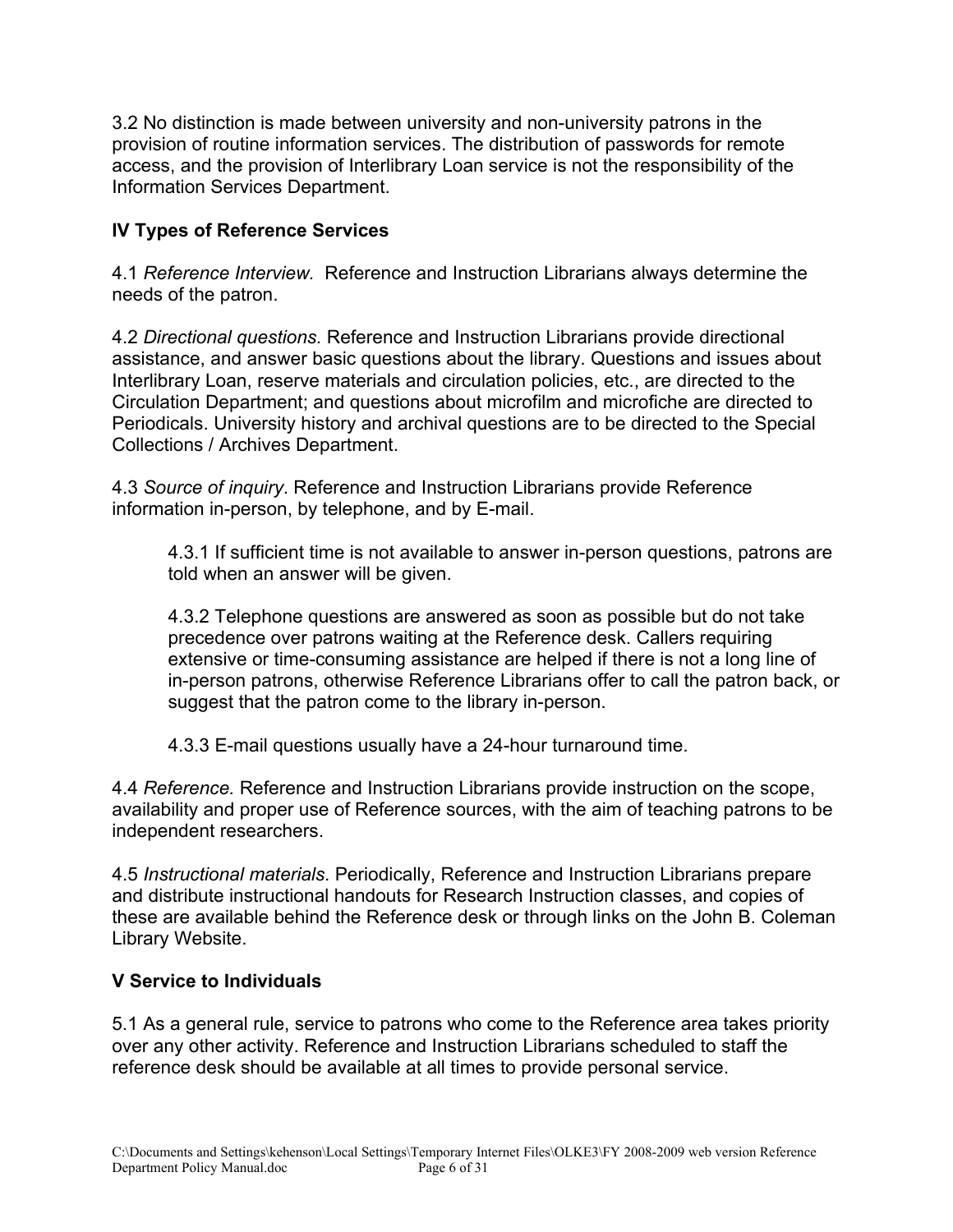5.1.1 When possible, student workers should handle directional questions, and leave the substantial Reference questions to the professional staff member at the desk.

5.2 When there are two or more patrons waiting, help should be offered to the patron who has been waiting the longest. If it is agreeable, assistance can be offered to questions that will take the least amount of time.

5.3 Telephone patrons are next in priority, but should be afforded the same attention to detail and courtesy.

5.4 If there are no patrons needing help, librarians should answer those questions still unanswered.

5.5 At times, patrons will approach librarians who are not scheduled to be at the reference desk, but are in their offices. Reference librarians should be willing to assist patrons should this happen.

5.6 Reference and Instruction Librarians should feel free to contact, either by telephone or in person, any other Librarian in the building for assistance if needed.

#### **VI Instruction Service**

6.1 Most incoming freshmen students are not aware of the range of services the library has to offer. Thus the Information Services Department strives to provide at least one initial instruction session to each University College course in each semester.

6.2 The Reference and Instruction Librarians also actively participate in Panther Camp as part of the Freshman Orientation. Students tour the library, and receive information regarding Circulation, Reference/Periodicals, Student Computing Center, and Tutoring Center. Librarians also participate in transfer student orientations, as well as new staff and faculty orientations as requested by the University.

6.3 The Information Services Department is also the Research Instruction unit for the library, offering Research Instruction classes upon request for any class, any level. Sessions are tailored to specific pedagogical goals, where possible, and faculty are encouraged to work with the reference librarians in the creation of these materials and coordination with class assignments.

6.4 The Research Instruction sessions follow ACRL's guidelines for Information Literacy. The goal of the sessions is to enable the student think critically and carefully about their information needs, by:

6.4.1 Making the student feel physically and emotionally comfortable in the library.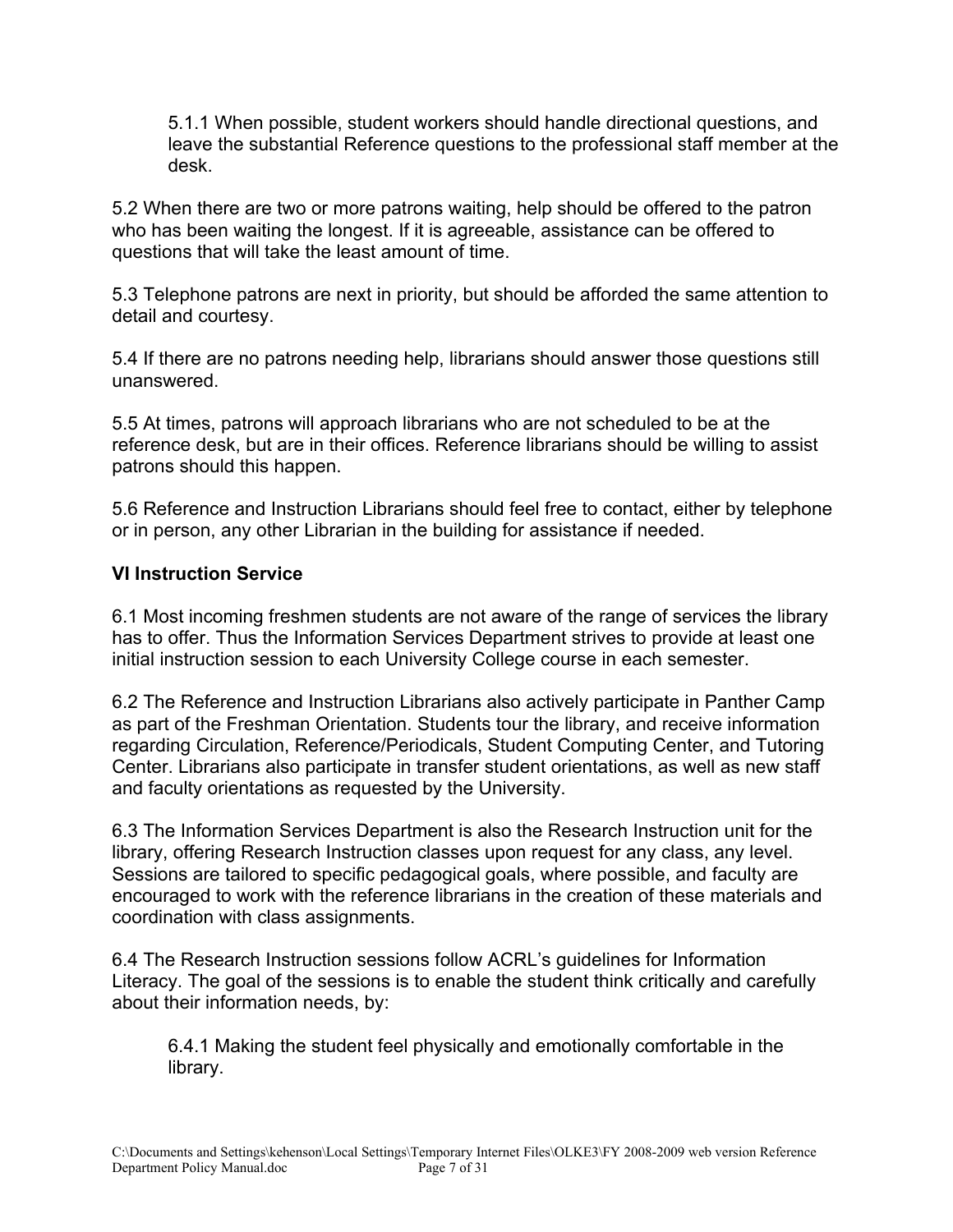6.4.2 Helping the student create a search strategy.

6.4.3 Allowing the student to see the Librarian as a source for information, and as an ally in the research process.

6.4.4 Teaching the complexities, forms and quality of information sources.

6.4.5 Teaching information retrieval techniques.

6.4.6 Teaching students the ethical use of information.

6.4.7 Teaching students to respect copyright and similar intellectual property laws.

6.5 As a result, the Reference and Instruction Librarians seek to have:

6.5.1 Patrons understand that it is always appropriate to ask for assistance in finding research material.

6.5.2 Patrons understand the purposes and uses of the Reference collection.

6.5.3 Patrons use the online catalog to search for books using author, title and subject and keyword field searches.

6.5.4 Patrons determine if the Coleman Library has the periodical they need.

6.5.5 Patrons know when and how to use both abstract and full-text online databases.

6.5.6 Patrons know when and how to use Interlibrary Loan.

6.6 The Instruction program is administered by an Instruction Coordinator, who is the contact person for the faculty. This Librarian is responsible for determining the schedule, content and instructor for each session.

6.6.1 The Coordinator typically schedules classes in the Delco, Hobart-Taylor, Justice Studies, and New Science Buildings, based on class sizes and room availability.

6.7 The Instruction program recognizes that while each Librarian has their own 'comfort level' with regards to subject material, it is beneficial to be stretched professionally. Thus while preferences will be honored for the most part by the Coordinator, there will be times when Librarians are called on to teach any Research Instruction section offered by the department.

#### **VII Reference Desk Staffing**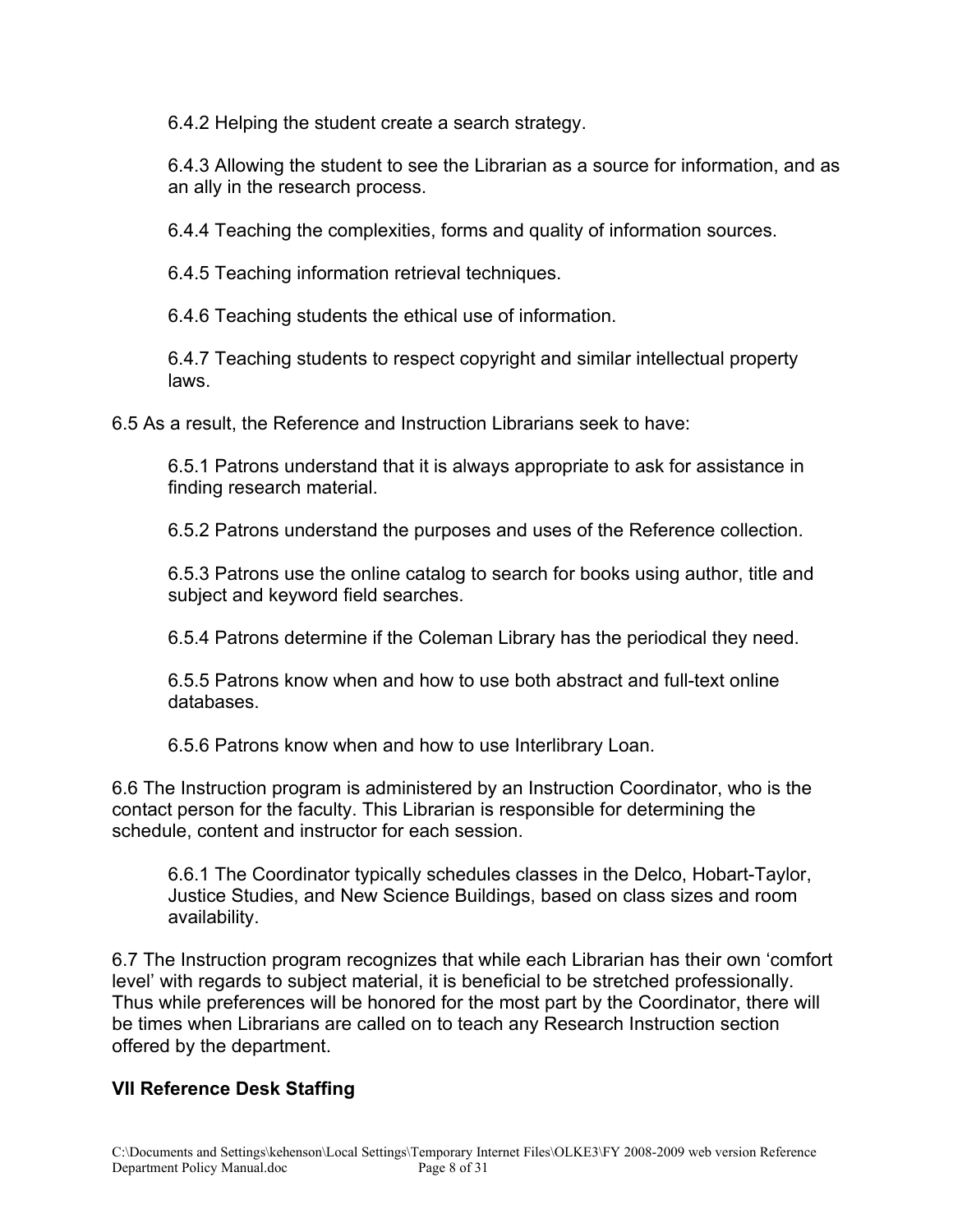7.1 A professional staff member will be on duty at the reference desk:

- ! *During spring and fall semesters* 
	- 1. Monday-Thursday 7am 9pm
	- 2. Friday and Saturday 8am-5pm
	- 3. Sunday 1pm-10pm
	- 4. Extended hours may be available during exam periods
- ! *During summer sessions*
	- 1. Monday–Thursday 8am-9pm
	- 2. Friday and Saturday 8am 5pm
	- 3. Closed on Sunday
- ! *Between semesters* 
	- 1. Monday Friday 8am 5pm
	- 2. Closed Saturday and Sunday

7.2 Desk coverage on the weekends and evenings is provided by Reference and Instruction Librarians on a rotating basis, according to a schedule agreed upon by all.

7.3 Whenever possible, staff members not able to meet their scheduled time on the desk need to make prior coverage arrangements with the appropriate supervisor. Emergency staffing situations will be dealt with on an ad hoc basis.

7.4 During non-peak times at the desk, Librarians are encouraged to work on other assignments- planning and preparing for upcoming Research Instruction sessions, collection development, reading professional material, etc. Librarians are reminded not to become so engrossed in this activity that they fail to see patrons approach the Reference desk.

#### **VIII Problems**

8.1 Complaints regarding Reference service and Reference policies should be directed to the Head of the Reference and Information Services Department.

8.2 If a patron causes a disturbance in the Reference area, the Librarian on duty should request that they cease. Should the activity continue, the patron should be asked to leave the building. If the patron becomes threatening, unruly or abusive, campus security should be called and the Library Director notified.

#### **IX Statistics**

9.1 A daily tally sheet of reference activity is kept, and marking the types of reference questions answered is the responsibility of each person who answers a question, regardless of whether they are scheduled to staff the Reference desk.

9.2 Questions are identified by source: walk-in (approaches the Reference desk), phone or e-mail. If the Librarian provided more information than a simple direction answer, this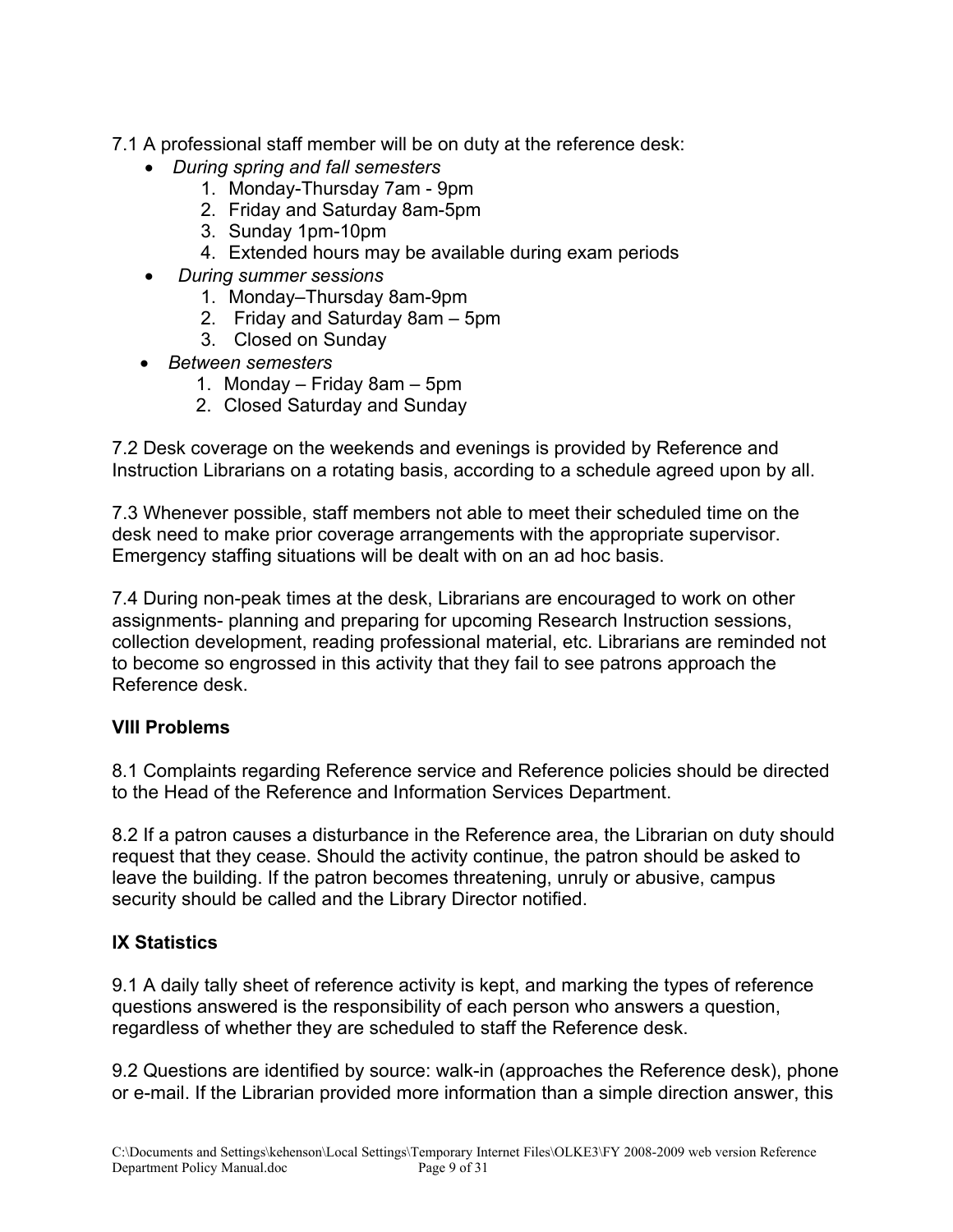is also indicated. "Hands-on" questions describe situations where the patron was taught how to do something, usually involving the computer.

9.3 Departmental statistics are tabulated monthly and a copy is provided to each Reference and Instruction Librarian, and the Library Administration. This task is usually assigned to the Head.

#### **X Supplies**

10.1 The Reference and Information Services staff maintains a small amount of supplies to give to patrons. Note paper and pencils are provided at the workstations. Small amounts of paper clips, rubber bands and white-out are also provided. The desk does not provide envelopes or letterhead stationery.

10.2 A stapler, three-hole punch and paper cutter are provided for public use, and may not be removed from the Reference area.

10.3 A typewriter is available in room 126D, but paper is not provided. Copiers are available in the Reference and Periodicals area. Patrons are not allowed to use their own paper in the copiers, or ask to use their own paper in the printers. Transparencies are not allowed to be used in either the printers or copiers.

10.4 The Reference telephone is for Reference staff use only.

10.5 The Reference and Information Services staff is responsible for maintaining the paper and toner in the printers, and the single copier located in the Reference area. Staff is not responsible for providing change for copiers.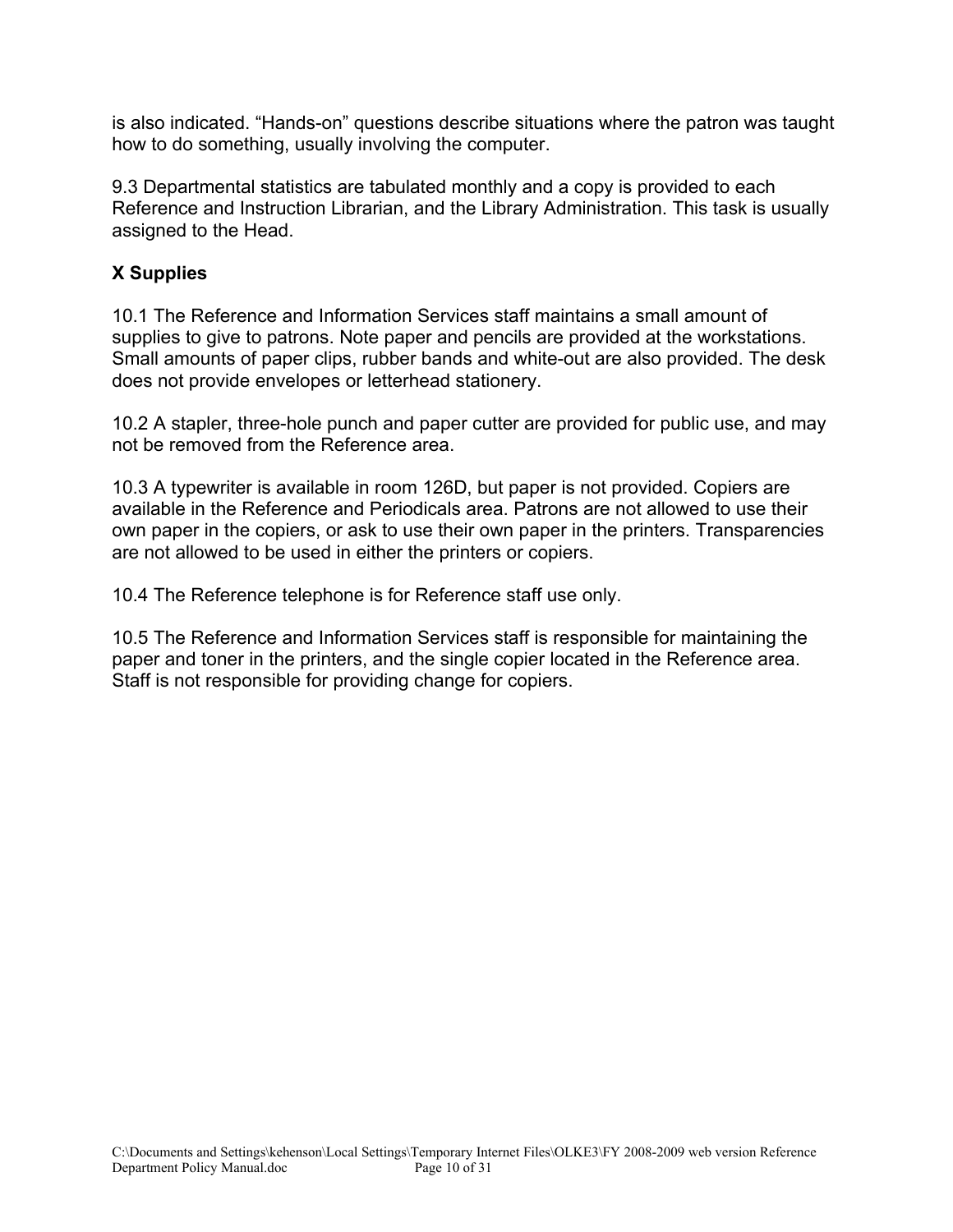#### **Reference Desk Opening Procedures**

*The following procedures apply to the first person to work at the reference desk each morning.* 

- 1. Be on time. Since we are a service desk, if the Library opens at 7am, the desk needs to be operational at that time. Arrive at the Library no later than 15 minutes before start time.
- 2. Walk around to each OPAC station and verify all the computers are operational. Add scrap paper and a sharpened PVAMU pencil to each computer. Note any problems that need to be reported. If there are incidents that need attention, send an email to both Mrs. Yeh and Bruce Lacey (bruce@tamu.edu), and cc the department head.
- 3. Place new daily tally sheets (REFERENCE DESK TALLY and REFERENCE AREA HEADCOUNT TALLY) in the clipboard.
- 4. Walk around the Reference area, straighten chairs, dispose of obvious trash, gather loose books that need to be re-shelved, etc.
- 5. Place reference books that need to be re-shelved on the brown cart by 126A. Take all other books to Circulation. Shelve these when there is time, being sure to tally the LC classification on the monthly tally sheet posted above the book cart. (A better time to do this might be when not scheduled at the desk, or assign the task to a student worker.)
- 6. Make sure all copiers are turned on, functional and full of paper.
- 7. Make sure all 3 printers are turned on, functional and full of paper. Fill printers to the arrow lines, do not over fill printers-could cause paper jam.
- 8. Printer Supplies: print paper is kept in the cabinet below the Ref Desk on the left side of the REF1 PC. Make sure that there are at least eight reams of paper in the supply cabinet.
- 9. Cover sheets should be evenly stacked, print side up, so the blank back of each sheet can be "recycled". Cover sheets go in the small box on the left, all others on the right.
- 10. Clear any loose trash from behind the Reference Desk.
- 11. Clear any obvious trash or loose paper that might have been missed the night before.
- 12. Sign-on to the Reference Desk computer using your personal account.
- 13. If this is the first workday of a new month, print the "event log" from each printer before any patrons arrive. Place these in the mailbox of the Department Head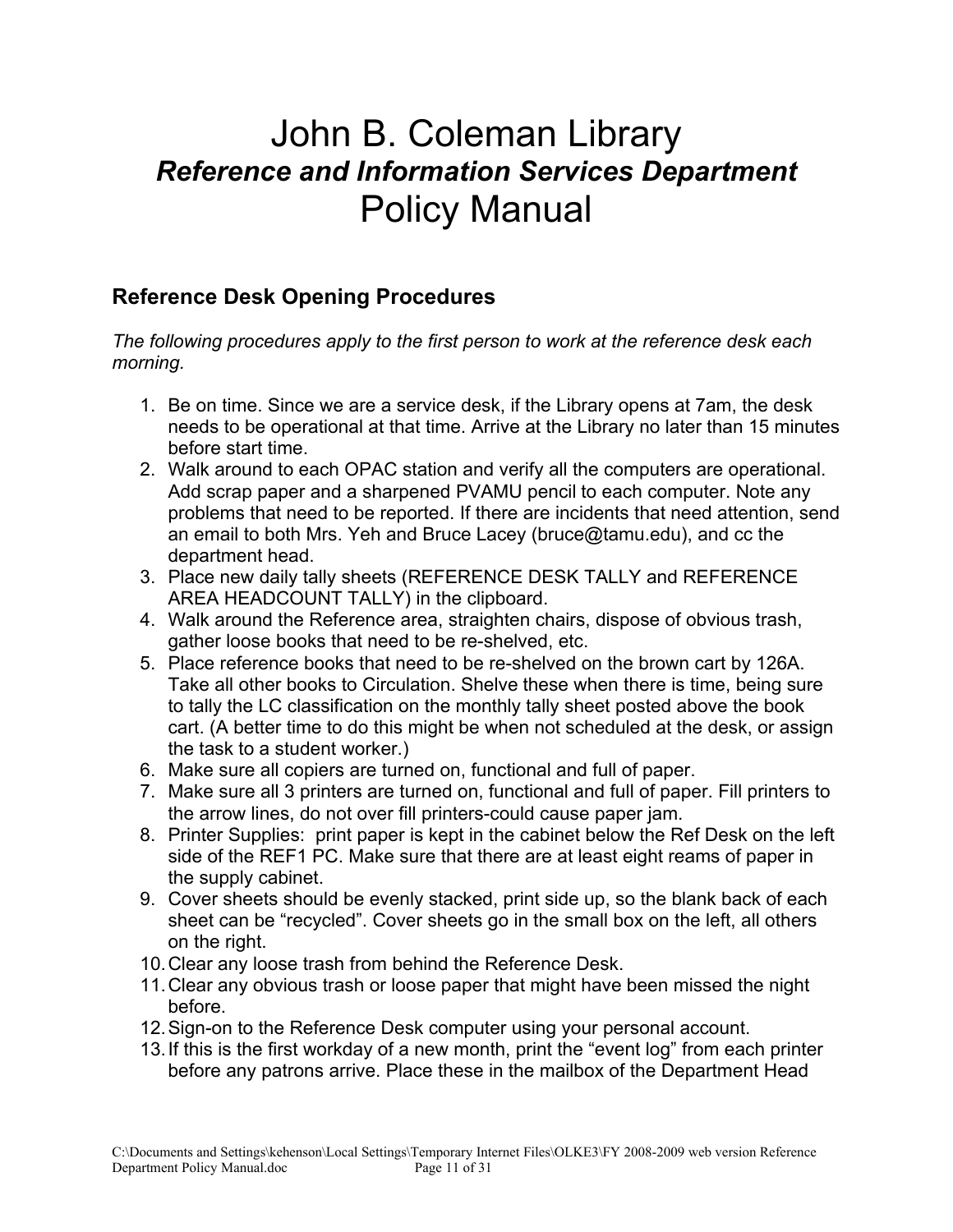who compiles monthly statistics: Instructions on how to print the 'event log" on each printer

- Press down and to the right on the Menu Key.
- Press down and to the right on the Item key until Print Event Log appears on the readout.
- Press Select.
- Do this for each of the three printers; the report is two pages long and prints only on one side of each sheet. The printer returns to its proper function automatically, so nothing else needs be done.
- 14. If this is the first workday of a new month, collect REFERENCE DESK TALLY, REFERENCE AREA HEADCOUNT TALLY and READY REFERENCE USE TALLY of last month and place them in the mailbox of department head.
- 15. Check *ask a librarian* email reference service account by going to pvamu.edu quick links – Faculty/Staff Exchange Mail, Username: askalibrarian, Password: *P@ssword3.* The number on the end of the password corresponds to the current month; if this is November, the password is P@ssword11.
- 16. If this is the first workday of a new month and you are the first person to staff the Reference Desk, change the Askalibrarian email password as indicated above. Answer the email questions while not actively serving patrons either face-to-face or on the phone.
- 17. Use a tally mark to record questions that are generated from walk-in, email, and telephone inquires. A question that needs substantial time to demonstrate to the patron the searching process, either face-to-face or remote, would be counted as a hands-on question and be marked in the Hands on column of the REFERENCE DESK TALLY.
- 18. Be aware of everyone's shift for the day, as well as the student worker schedule.
- 19. Be sure to log off your personal account.
- 20. Pass on any pertinent information to the next Librarian replacing you.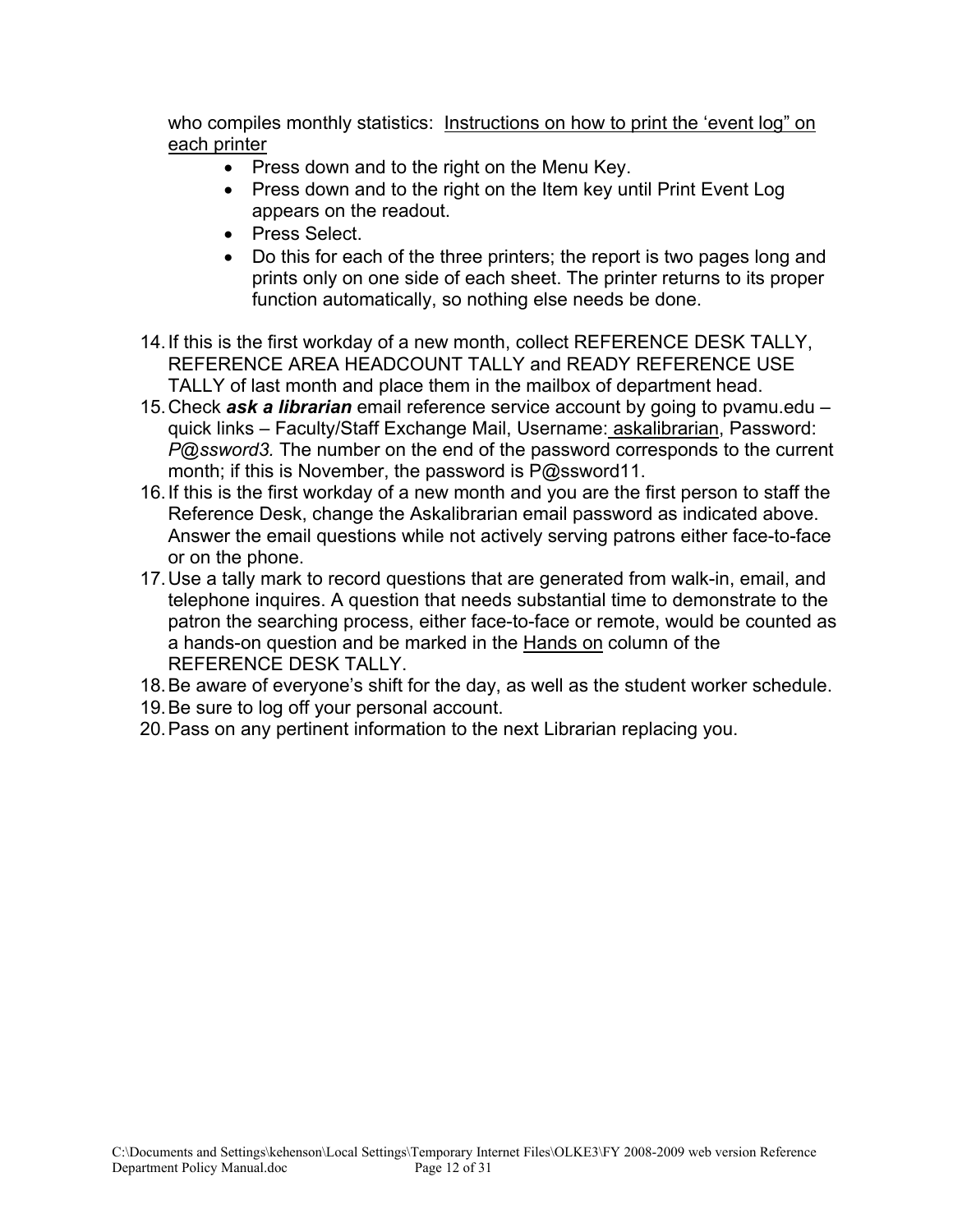#### **Reference Desk Closing Procedures**

The following procedures apply to the last person to work at the reference desk each day, as well to each time your shift on the desk ends.

No later then 15 minutes before your shift ends:

- 1. Walk around to any unoccupied OPAC and verify it is operational. Note any problems that need to be reported. If there are incidents that need attention, send an email to both Mrs. Yeh and Bruce, and cc the department head.
- 2. Clear any obvious trash or loose paper.
- 3. Walk around the Reference area, straighten chairs, dispose of obvious trash, gather loose books that need to be re-shelved, etc. Place reference books that need to be re-shelved on the brown cart by 126A. Take all other books to Circulation.
- 4. Clear any loose trash from behind the Reference Desk.
- 5. Make a note of any issues not resolved from your shift that might affect the opening of the Reference Desk in the morning.
- 6. Ensure there is sufficient paper in the cabinet for the next day- at least 8 reams.

Right before the Reference Desk closes / you finish you shift:

- 1. Make sure all copy machines are full of paper.
- 2. Make sure all three printers are turned on, functional and full of paper.
- 3. Make sure all OPACs are rebooted, and both the Reference computers are in the "Ctrl-alt-Del" mode.
- 4. Do a final 'sweep' of the Reference area making sure all chairs are straight, trash is picked up, loose reference books are placed on the brown cart and all patrons have left- **you are not allowed to leave if the Library is closing and there are still patrons in your area!**
- 5. Log off the computer after each reference desk rotation period.
- 6. If you are scheduled to work the Reference Desk when the library closes, be aware that you are to 'sweep' the area and clear all patrons out. You must remain in the area until the library closes, and all persons have left.
- 7. Turn off the lights in the Reference Desk area.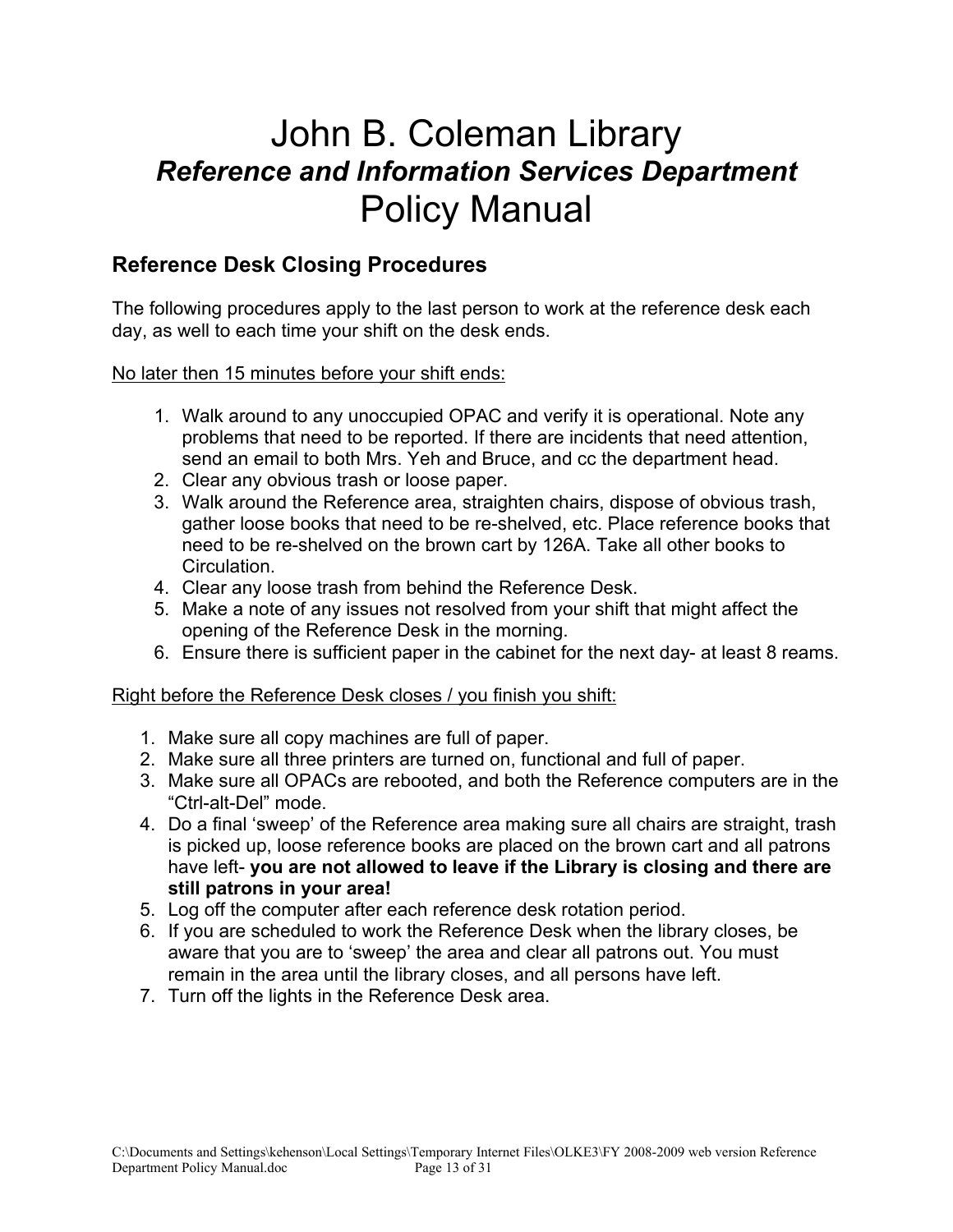#### **Reference Instruction FAQ**

#### *Who works in the Reference and Information Services Department?*

*Steve Shaw (Head of Reference and Information Services)* 936.261.1529 sjshaw@pvamu.edu Subject Liaison: Social and Behavioral Sciences, University College Instruction Focus: Sociology, Social Work, History, Philosophy, Music

*Robert ('Bob') Grundy (Reference and Instruction Librarian)*  936.261.1517 rsgrundy@pvamu.edu Subject Liaison: Army ROTC, College of Juvenile Justice & Psychology Instruction Focus: Psychology, Juvenile Justice, Law, Education

*Kimberly Gay (Reference and Instruction Librarian)* 936.261.1506 kmgay@pvamu.edu Subject Liaison: Languages and Communication, College of Business Instruction Focus: Communication, Business, Literature

*Yubao Li (Reference and Instruction Librarian)* 936.261.1518 yli@pvamu.edu Subject Liaison: Department of Mathematics Instruction Focus: Chemistry, Math, Physics, Engineering, Computer Sciences

*Chieko Sato (Reference and Instruction Librarian)*  936.261.1507 chsato@pvamu.edu Subject Liaison: School of Architecture Instruction Focus: Architecture, Community Development

*Reference and Information Services Department* 936.261.1535 askalibrarian@pvamu.edu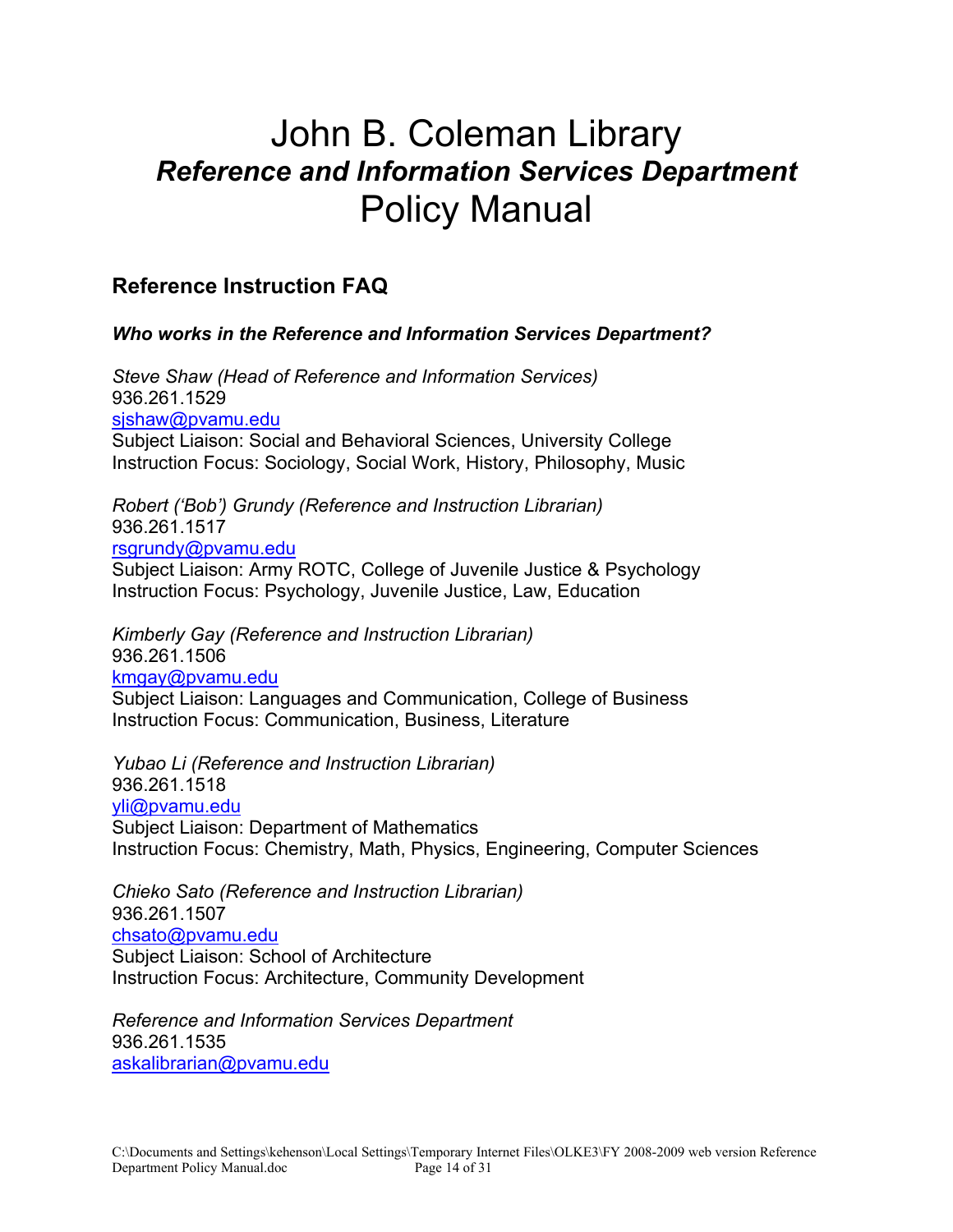#### *Who works in the Library Distance Services Department?*

*Elizabeth Jean Brumfield (Distance Services Librarian)* 713-790-7282 (Northwest Campus) 936-261-1509 (Main campus) ejbrumfield@pvamu.edu Subject Liaison: Distance Services Instruction Focus: Career Counseling and Development, Cultural Diversity, Education, **Humanities** 

#### *Distance Services*

Distance Services in collaboration with the Reference and Information Services Department and the Distance Learning Council works specifically with satellite campuses and Distance Education students and faculty. Research instruction workshops and other library services are presented in accordance with the main library's mission and policies. Students and faculty receive comparable services through online tutorials and hands-on instruction at several of Prairie View's satellite facilities. Please contact the Distance Services Librarian to schedule a session.

#### *What can the Reference and Information Services Department do for me as an Instructor?*

The Reference and Information Services Department sees itself as an integral part of the learning process, and is here to partner with you to that end. We are available to speak to your classes as a whole (usually providing hands-on instruction on how to use our online services), lead tours of the John B. Coleman Library and the sometimes overlooked treasures within our walls, work with you individually on searching databases, provide research assistance for your projects, and more. You can always stop by the Reference Desk, or drop by our offices for consultation. We are also available through telephone 936.261.1535 or email (askalibrarian@pvamu.edu).

#### *Can I get a Librarian to speak to my classes?*

Absolutely! This is our favorite part of our job!

#### *Who should I contact? What information should I provide?*

To streamline and facilitate the process, Steve Shaw is the coordinator and liaison for all instruction on the main campus, and Jean Brumfield coordinates instruction for Distance Services. Feel free to contact either of them by phone or email. Another way to request a class would be to fill out our online Research Instruction Class Request form: http://www.pvamu.edu/pages/3958.asp

We generally need your name and contact information, course and section number and short title, and the number of students enrolled in this section. Beyond that, we can discuss the specific content of the presentation.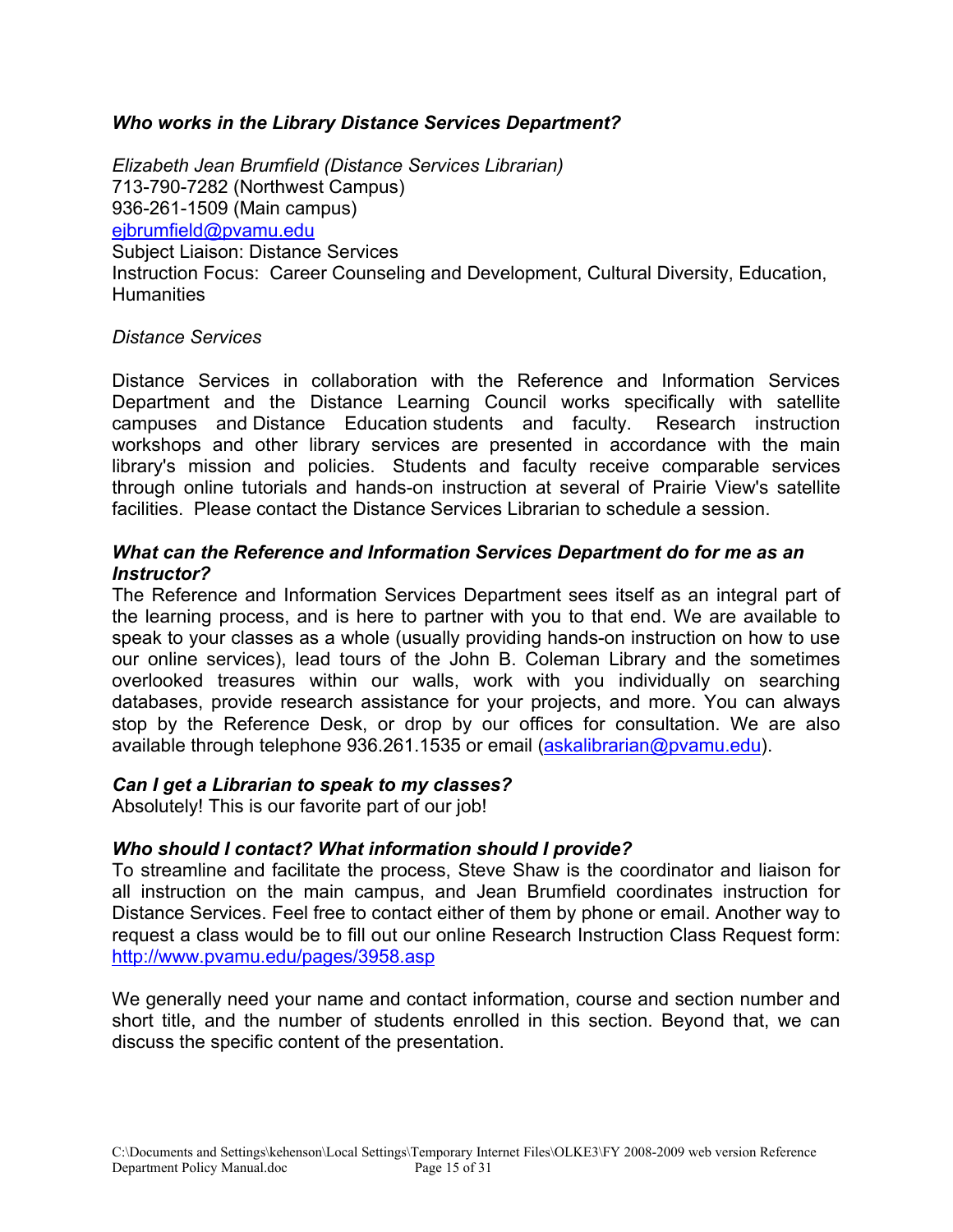#### *Where does the instruction take place?*

Great question! We are fortunate enough to have several options. We work well with the Office of Distance Learning and can sometimes schedule classes in the New Science Building, which seats about 40. We sometimes use labs in the Delco Building as well. While it might not provide hands-on instruction, we can come to your classroom- we have a laptop and data projector, and are 5 extremely mobile librarians. Have information, will travel! There are online tutorials that are in the production phase for Distance Education students, as well.

#### *I have to leave for a conference; can I request a Research Instruction session at the last minute?*

Although emergency sessions do arise (especially around exams), we'd prefer you didn't do this; we need a few days if possible to prepare for a session that really benefits your students. We find that students get more out of the class if you are there as well; you provide wonderful last minute insight that is invaluable.

#### *What would the librarians talk to my students about?*

Anything you need! We have basic 50-minute classes on finding books and articles, but can create presentations suited to your class. We can teach citation methods, Internet website evaluation, research methodology, finding government information, etc. Our staff is expert at building sessions around a specific project you have; this is why we love working closely with you.

#### *Can I choose the content?*

We hope you do! If we present information outside of the needs your students have, this benefits no one.

#### *My students are having a hard time finding appropriate sources; everything they use is from the Internet. Can you help?*

Students often need help in this area, and our staff is especially trained to effectively assist them. Not being able to understand the difference between the Internet and a database feeds this, and we are able to help them see this distinction, as well as successfully navigate the Internet.

#### *Can I meet with a member of the Reference and Information Services Department one-on-one?*

Sure! Our offices are always open to you, and we can come to your office if you'd prefer. Everything that we cover during a Research Instruction session can be covered individually.

#### *Can the Reference and Information Services Department help me with my research?*

Reference Librarians are expert at ferreting information from hidden sources, and tracking down citations. Need help starting to find research for that paper or conference? This is where we come in. Short-term or immediate research need? Call us! *936.261.1535.* Long-term research project? We're not going anywhere!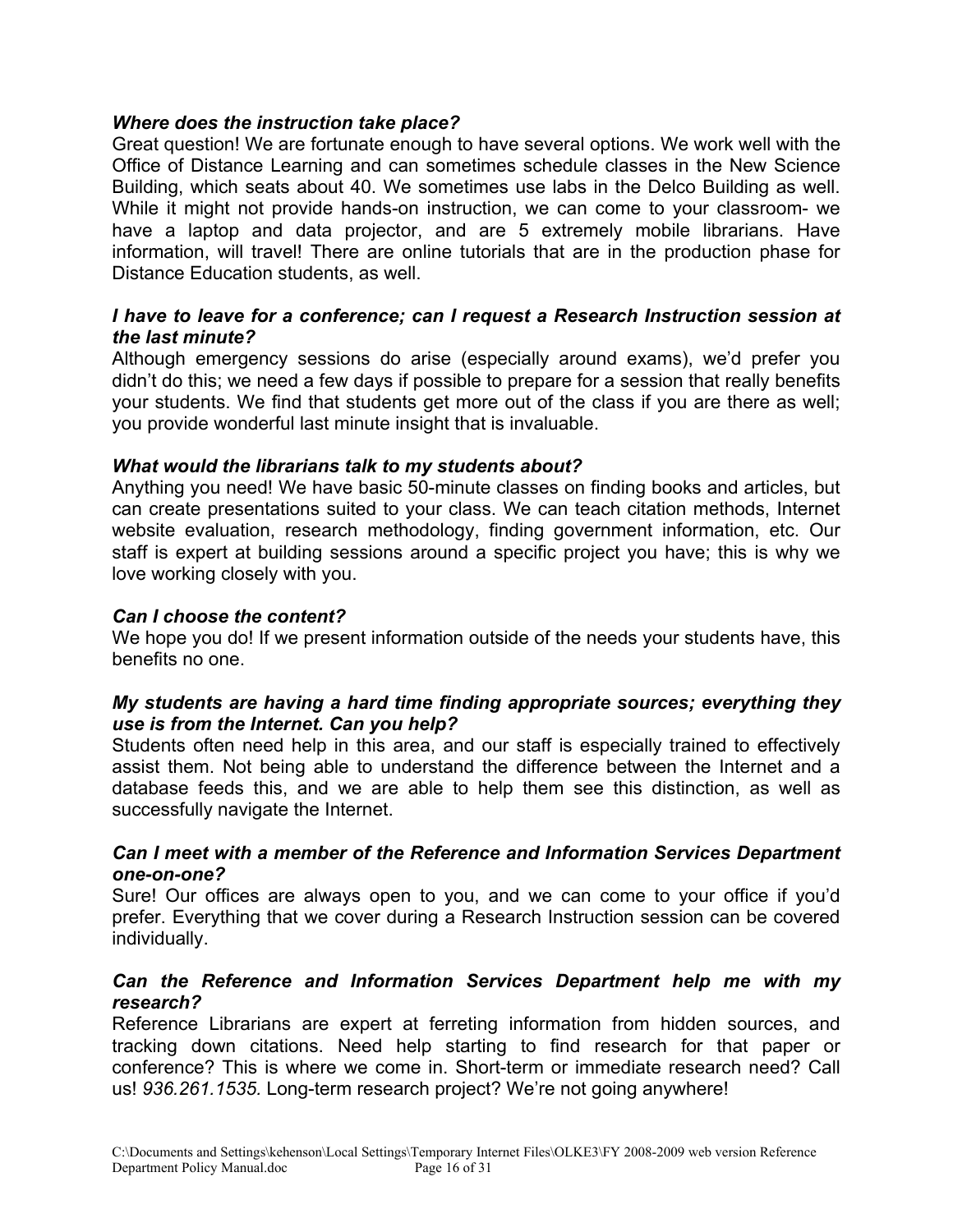#### **Printers**

- ! Printers in the reference area are defaulted to print on both sides of the paper unless the patron formats the printer options to set the print job to print one-sided only.
- 26 computers are housed in the reference area, including periodicals.
- Print jobs are defaulted to print to one of the public printers in the front lobby of the Reference Area.
- Patrons can change the layout to not print double-sided. The printers are defaulted to print double-sided. Go to:
	- 1. File
	- 2. Print
	- 3. Finishing
	- 4. Document Options
	- 5. uncheck the box for Print on Both sides
- Be sure to check the printer icon or bookmarked URL while on the desk to ensure there is enough paper, toner, and to catch any possible jams that might occur.
- If a printer malfunctions, please call Helen Yeh and follow up with email message cc. to all reference department staff.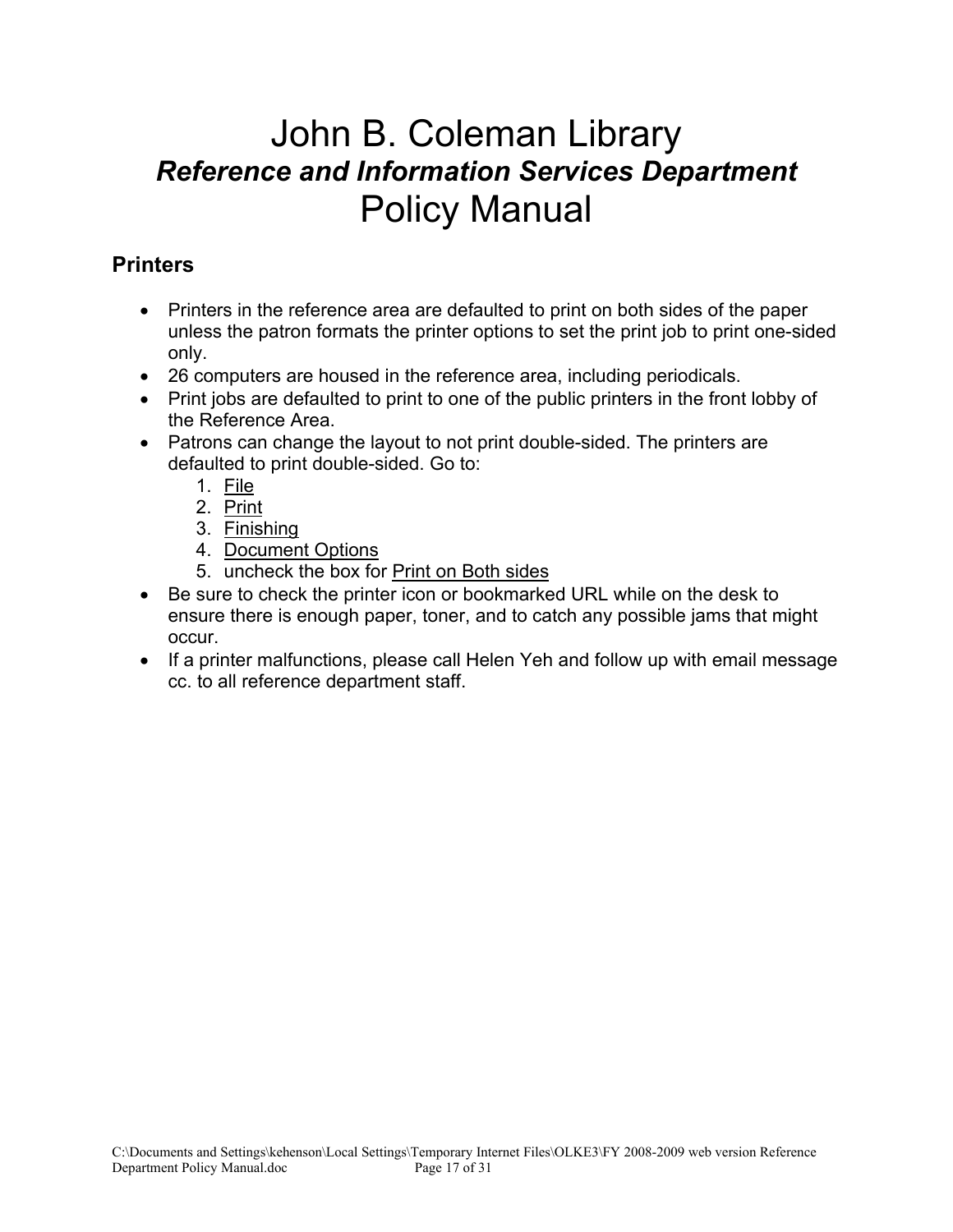#### **Copiers**

- The coin copy machine: give the student refund money from the five dollar fund that each reference librarian keeps. The notebook for recording refunds is kept with the ready reference material. Have the patron sign for the refund amount & initial the transaction.
- Word processing, PowerPoint and spreadsheets can be printed, but any editing must be done in the computer lab on the second floor of the library (room 210). PowerPoint handout printing cannot be done from the Reference area computers; patrons are to be directed to the Computer Lab on the second floor.
- The copy machine in the reference area and one in the periodicals take PVAMU Panther bucks (AKA student ID) card. Money needs to be activated on patron's student ID card. Two Steps: (1) W.R. Banks building- Must ask to have funds designated for copying on the Panther Bucks ID card. (2) Have ID card activated at the Auxiliary Service in MSC room 117.
- Copy machines in Periodicals. One uses the ID as the same process above, and the other takes cash. If they need a refund- give them the money that you have in your library fund of \$5.00. (If you do not have this \$5.00, see Geetha Aradhya in Technical Services). Make sure to get the patron to sign the Refund log (black three-ring folder) in the reference desk area. You sign and the patron signs. 10 cents a copy.
- A public typewriter is located in 124D; paper is not provided.
- The library employees are not supplied with money for the purpose of making money changes.
- Panther Card refund: issue the patron a slip "refund request slip on the card copier" and get them to fill out the form and give the form to Kaia Johnson who works in the Periodicals Department.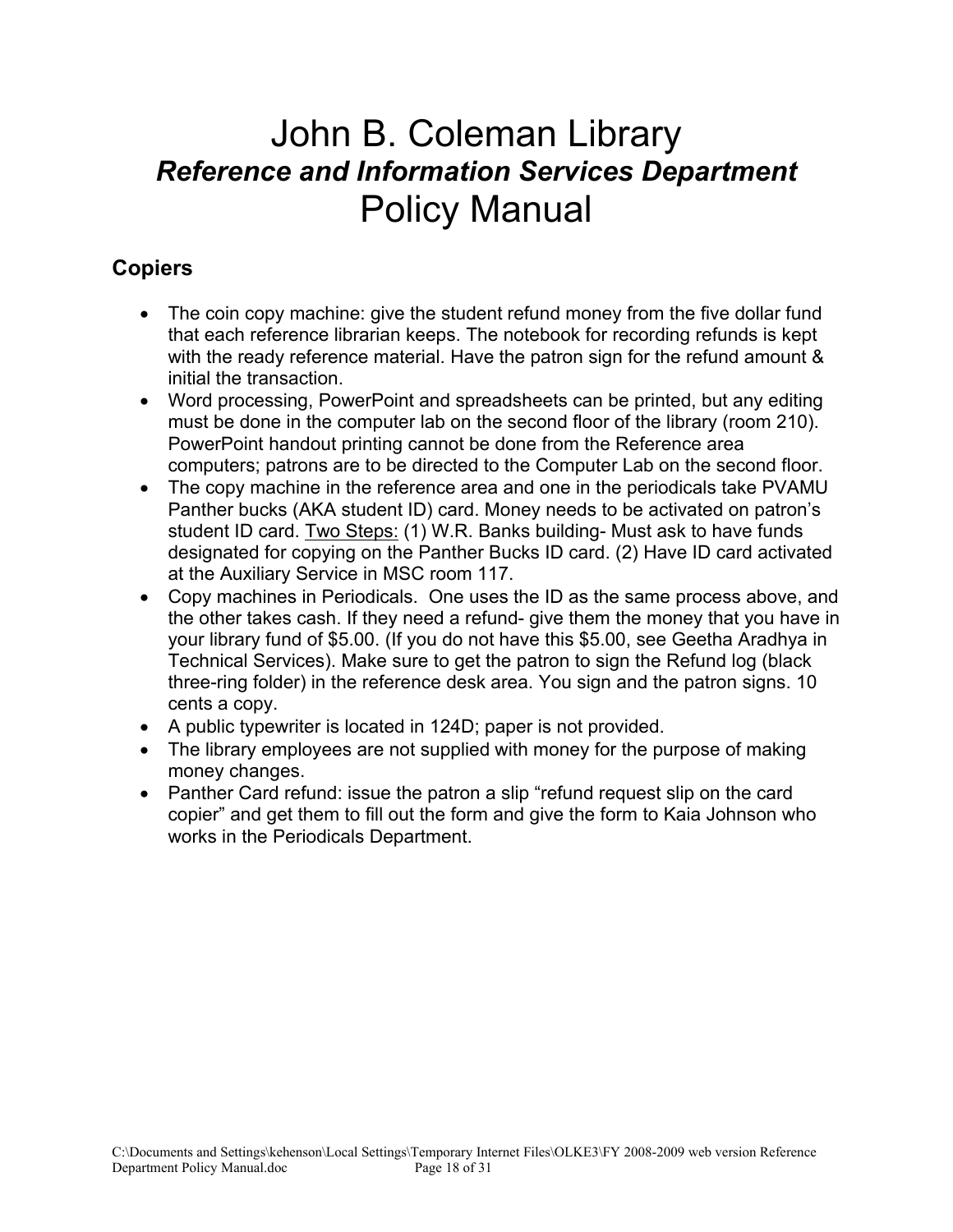#### **General Reference Information**

- RI- Reference Instruction- Room 108 of the library can hold 60 people. Other possible rooms in Room 123 New Science Building, Hobart Taylor and Justice Studies buildings are subject to availability – Hands on interactive room, but needs to be booked ahead of time, space permitting. Delco Building has more rooms for interactive RI.
- The PV Grocery has the only public fax available for the public to use (note- they charge for this service).
- Handouts on the long counter against the back wall can be given to the students (MLA- FAQ's and more).
- All tally sheets: extra copies in manila folder and on the N-drive.
- ! Books in Ready Reference in-house use only. Hold onto the patron's ID card until returned.
- Collection Development: New catalogs- initial in the catalog, check the OPAC to ensure that the library does not have the collection, compile an Excel document with the headings: subject area; title; author; publisher; ISBN; publication year; price; level (undergraduate and graduate), email to the collection development librarian the excel list, keep a master list of all books that you are heading to the collection. If you are the last one to sign-off on the catalog put it in the collection development librarian's mailbox when done.
- PVAMU library databases off-campus access- Helen Yeh X1533. She can troubleshoot if patrons have systemic problems accessing from off-campus. Sungard Collegis X 2525 if patrons have IT problems with connecting to PVAMU's WebPages or with email issues.
- ! The Chronicle of Higher Education: Its login name "**prairieviewam";** password "**2helen08".**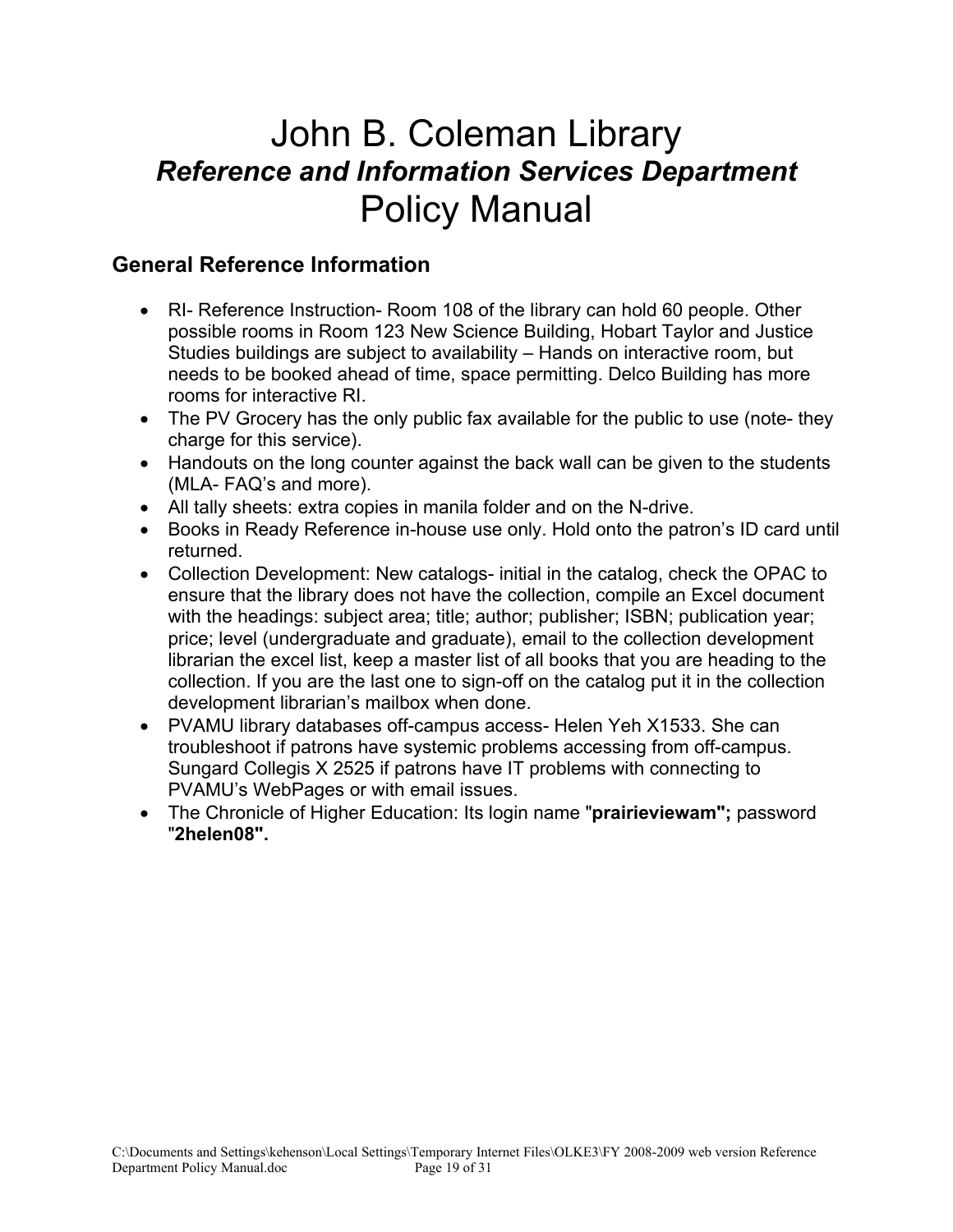#### **Library Use Policy**

#### **Purpose:**

The John B. Coleman Library is committed to maintaining an environment conducive to study and research in order to fulfill its role of supporting the University's educational mission. The Library is open to the general public and expects users to conduct themselves in a manner respectful of other library users, staff, materials, and facilities. The Library abides by all pertinent Chapters, Sections and Appendices of the *Prairie View A&M Student Handbook, 2002-2005*, related to policies on student conduct, disciplinary proceedings, sanctions, harassment, and disruptive activities.

To ensure a quiet, pleasant, safe, clean, and respectful atmosphere for both library users and staff, the Library has established the following policies regarding the use of its facilities and collections. Signage pertaining to this policy is posted throughout the Library. Copies of the policy are available upon request at all service desks on the First Floor, and on the Library website. The policy shall apply to all library users, regardless of their affiliation with the University, i.e. student, faculty, staff, or community borrower.

The library staff is responsible for administering policies. It is expected that staff request for compliance will be immediately and respectfully honored. Questions or complaints should be addressed to the library administration. Depending on the seriousness of the infraction, refusal to comply with policies may result in:

- a request to leave the building
- refusal of future access to the library
- summoning of a security guard and/or university police
- suspension of library privileges
- University conduct hearing under the Student Conduct Code

#### **Conduct and Building Use Policies:**

**Animals:** Only guide dogs or companion dogs that assist people with disabilities are allowed in the Library.

**Cameras:** Use of photographic or video equipment is restricted. Individuals, classes, groups, or organizations desiring to film the Library or its staff, or users must first get permission from the Library Administration, located on the 2nd floor of the library.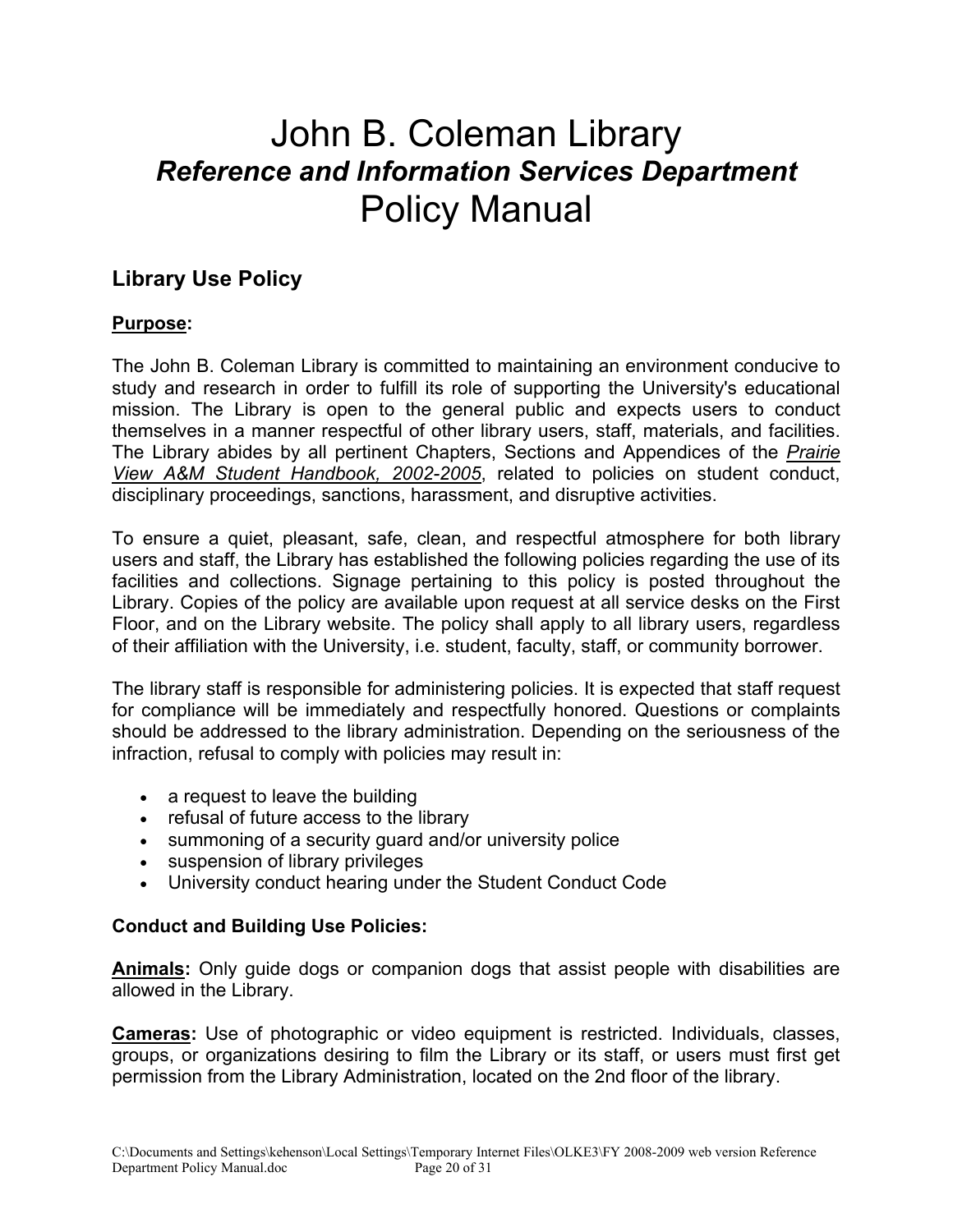**Cell Phones and Pagers:** *To preserve a quiet study environment, the Library requires*  library users to set cell phones and pagers on "silent" signals. Cell phone use is not *allowed at the tables in study areas, or in the bookstacks, on any floor. If you receive a call or need to make a call, please keep your voice low and move the elevator foyers on each floor, or to the front lobby. However, if complaints regarding excessive noise, are reported by other patrons, you will be asked to either move to other locations, or to end your phone call, or leave the building.*

**Children:** Children cannot be monitored and supervised by library staff. Therefore, children under the age of 14 entering the library must be accompanied and supervised by an adult over the age of 18. Children may not touch library computers or other equipment. Unaccompanied children must produce identification showing they are 14 years old or over. Exception will only be made for children participating in Universitysponsored activities scheduled to occur in the library. Parents, guardians, and caretakers are responsible for the conduct of their children on library premises, and must provide close supervision at all times. In cases where children are not closely supervised or library rules are broken, library staff will ask parents or caretakers to take the children out of the building. Staff my contact University Security concerning unsupervised children.

**Computers on the First Floor of the Library:** Users must follow all Library Computer Use Policies, as posted. Access is limited to searching library resources and the options listed on the screen. No game playing, access to DOS, software installation, personal software, word processing, web authoring, or other productivity software are allowed.

**Disruptive Behavior Policy:** *Complaints of disruptive behavior will be taken seriously and the offending patron may be asked to leave the building. Behavior that interferes with the appropriate use of the Library, or interrupts the learning process for other patrons, exhibits a disregard for the dignity of others, and will not be tolerated. This includes excessive noise, altercations, theft, vandalism, inappropriate sexual behavior, and harassment of any kind. All such activities should be reported immediately to the Circulation Desk on the First Floor, who will contact Campus Security and/or the University Police. Emergency phones connected directly to the Circulation Desk are located in study areas on floors two, three and four. Patrons identified as disruptive will be subject to sanction, including possible expulsion from the Library, University disciplinary action, loss of library privileges, and possible prosecution under state law, as stated in the Prairie View A&M University Student Handbook, 2002-2005.*

*Noise in the Library is a common cause of complaint. Please be considerate of others. If you can be heard at the next table (or within four feet), you are too loud. Conversations in the foyers, lobbies, halls, or near the Jazzman Cafe, Tutorial Center, or Computer Lab travel to other parts of the Library where other students are trying to concentrate and study. Other "inappropriate" behavior in the Library includes, but is not limited to the following:*

! *Using audible radios, walkmans, or other sound generating devices*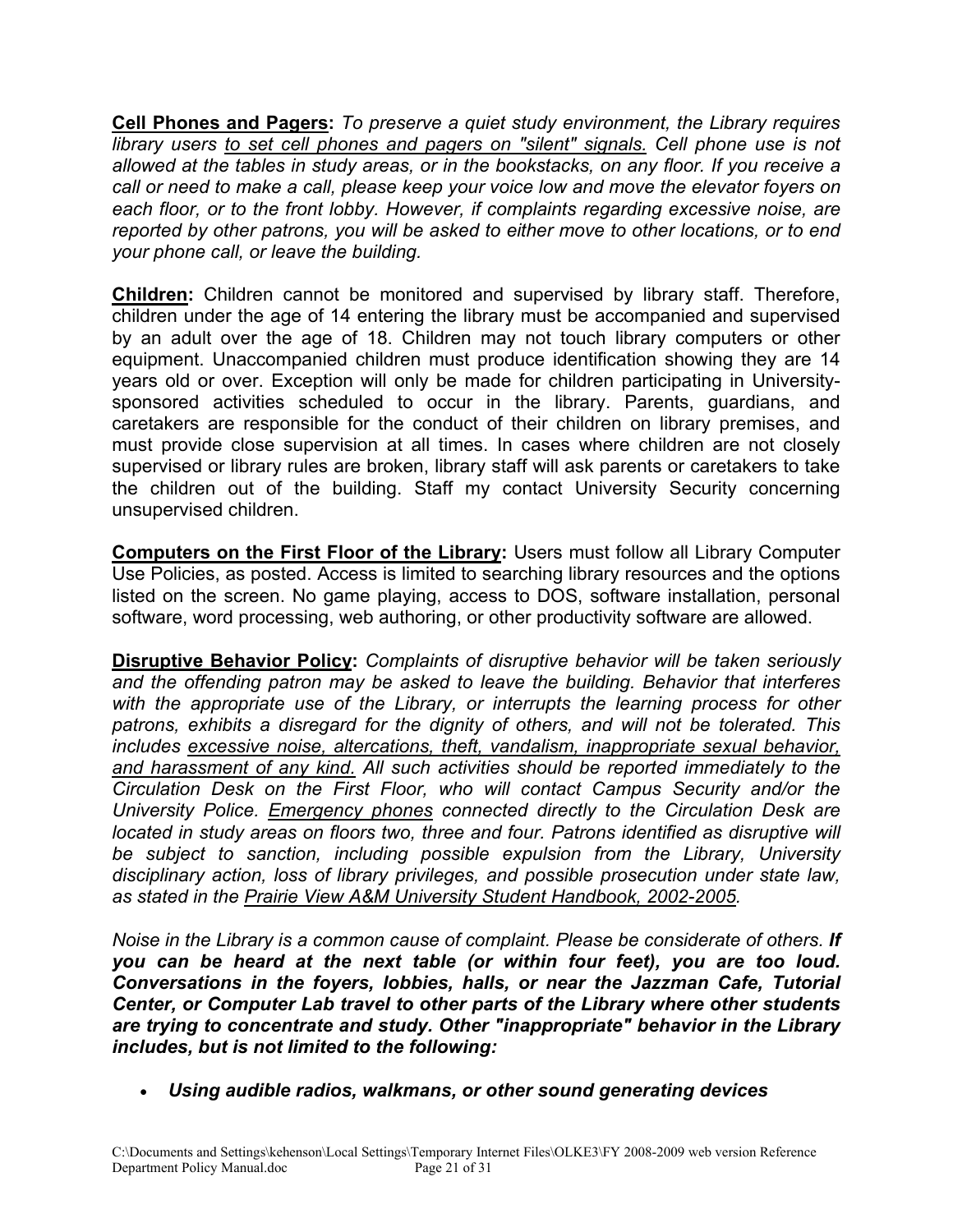- ! *Using threatening, intimidating or abusive language*
- ! *Abusing or intimidating library staff or patrons*
- ! *Overt signs of substance abuse, including drunkenness*
- ! *Fighting or other "rowdy" behavior*
- ! *Using bicycles, skateboards, skates, or scooters*
- ! *Bringing weapons, simulated or real, into the Library*
- ! *Defacing or damaging library property.*

**Emergency Phones:** Special telephones have been installed, so that emergencies can be reported as quickly as possible to the Circulation Desk. These "beige" phones are located near the entrance to each study area on floors 2-4.

**Fire Alarms:** All occupants, including patrons, visitors, and staff should respond to all fire and emergency alarms by immediately exiting the building via the nearest fire exit.

**Food and Drink:** Eating is not allowed in the John B. Coleman Library. Spilled food and drink are damaging to library collections and equipment and degrade the overall longevity and comfort of library furnishings. Anyone with food or drink will be asked to please leave and finish eating in the Jazzman Café, or to dispose of them immediately.

**Paging Patrons:** The Library will use its public address system to page individual patrons only when there is a verifiable medical emergency.

**Safety and Security:** The Library's goal is always to optimize the safety and security of its users and staff. All statues, regulations, and laws governing safety and behavior in a facility of the State of Texas, the Texas A&M University System, and the Prairie View A&M campus, will apply. Emergencies should be reported immediately to Library staff. For additional security and safety, all floors, study areas and book stacks of the John B. Coleman Library are monitored by closed-circuit security cameras and monitors. Victims of or witnesses to disruptive behavior, harassment, or crimes in the library should notify the nearest library staff member immediately, for assistance.

**Signs:** Signs and announcements may be posted in two places in the John B. Coleman Library: the bulletin boards located on the wall in the foyer hallways near the restrooms on floors 1-3; and the bulletin boards standing on the floor in both the front and side door entrance foyers.

**Smoking:** Smoking in any part of the John B. Coleman Library is forbidden by law.

#### *Procedure for Library Disruptions:*

*Library staff members will take appropriate steps to end disruptions, including requesting identification, and involving Campus Security and/or University Police, when necessary. Library staff are authorized to request disruptive patrons to discontinue the behavior and to refer patron to the "written" policy on library conduct. If disruptive*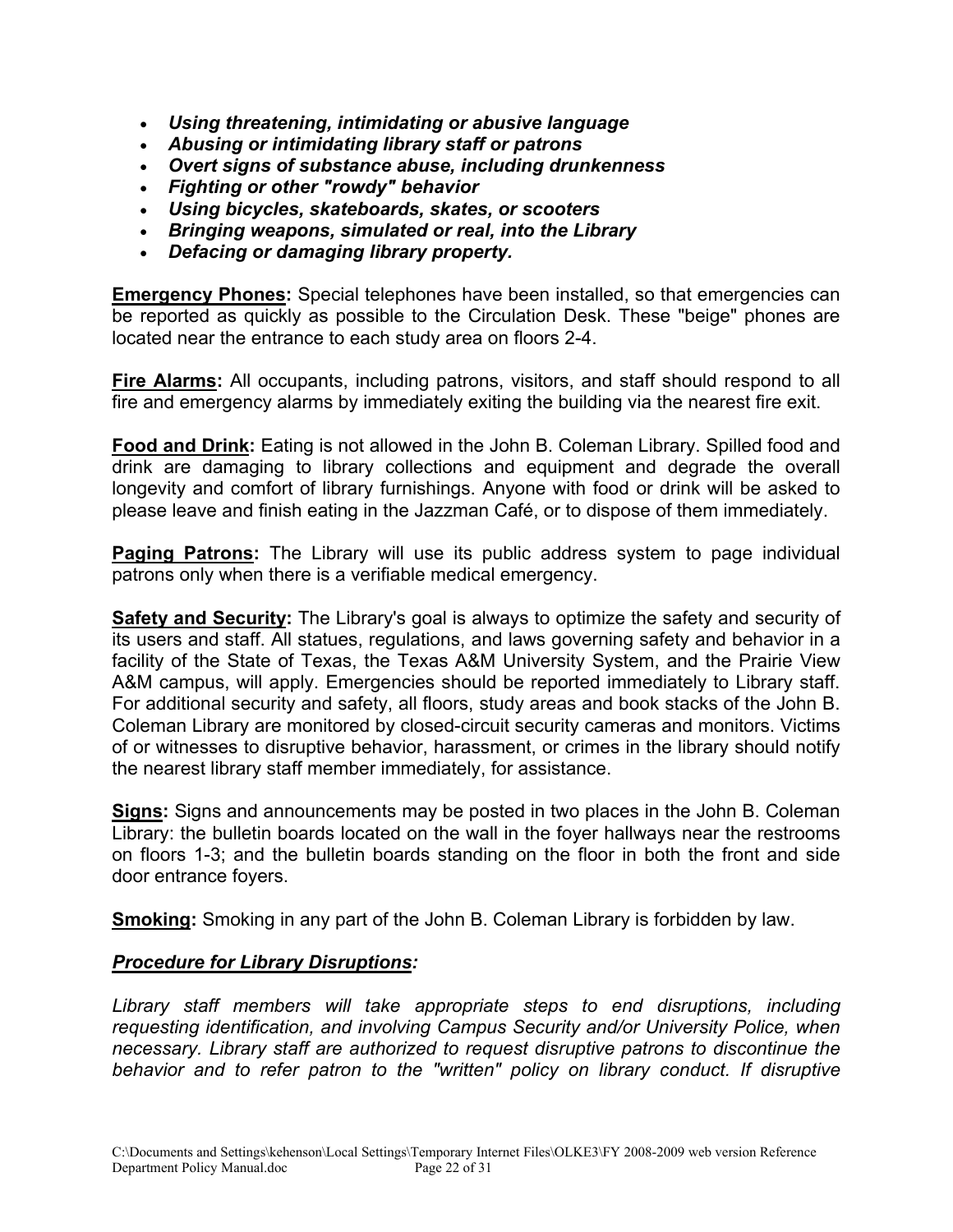*behavior continues or resumes, staff may then ask the patron to leave, notify Library or Campus Security and University Police for assistance and intervention.*

**Policy Revised and Updated: February 17, 2006 Dr. Rosie L. Albritton, M.L.S., M.S., Ph.D. - Director, University Library Services** 

| Library Faculty Liaisons 2006-2007 |
|------------------------------------|
|------------------------------------|

| <b>College /School</b>                       | <b>Faculty Representative</b>                              | <b>Library Liaison</b>                                                                                      |
|----------------------------------------------|------------------------------------------------------------|-------------------------------------------------------------------------------------------------------------|
| College of Agriculture and Human<br>Sciences | Dr. Sharon McWhinney<br>x3160<br>slmmcwhinney@pvamu.edu    | Ms. Juanita Walker, M.L.S.<br>(x1531)<br>jcwalker@pvamu.edu                                                 |
| College of Arts & Sciences                   | Dr. Alphonso Keaton<br>(x3911)<br>akkeaton@pvamu.edu       | Ms. Elizabeth Brumfield, M.L.I.S.<br>(713-790-7282)<br>ejbrumfield@pvamu.edu                                |
| Dept. of Music and Drama                     | <b>Christine Moore</b><br>(x3390)<br>chmoore@pvamu.edu     | Ms. Christine Moore, M.L.S.<br>(x3390)<br>chmoore@pvamu.edu                                                 |
| Languages and Communication                  | Dr. Carolina Henriquez<br>(x3322)<br>cahenriquez@pvamu.edu | Ms. Kimberly M. Gay, M.L.S.<br>x1506<br>kmgay@pvamu.edu                                                     |
| Dept. of Mathematics                         | Dr. Aliakbar Haghighi<br>(x3710)<br>amhaghighi@pvamu.edu   | Mr. Yubao Li, M.L.S.<br>x1518<br>Yuli@PVAMU.edu                                                             |
| Dept. of. Chemistry                          | Dr. Hua-Jun Fan<br>(x3111)<br>hifan@pvamu.edu              | Ms. Juanita Walker, M.L.S.<br>(x1531)<br>jcwalker@pvamu.edu                                                 |
| Dept. of Biology                             | Dr. George Brown<br>(x3164)<br>gebrown@pvamu.edu           | Mr. Karl Henson, M.L.S.<br>(x1504)<br>kehenson@pvamu.edu                                                    |
| Social & Behavioral Science                  | Dr. Brian White<br>(x1672)<br>bcwhite@pvamu.edu            | Dr. Stephen Shaw, M.L.S., Ph.D.<br>(x1529)<br>sishaw@pvamu.edu<br>Mr. Robert Grundy, M.L.S., JD.<br>(x1517) |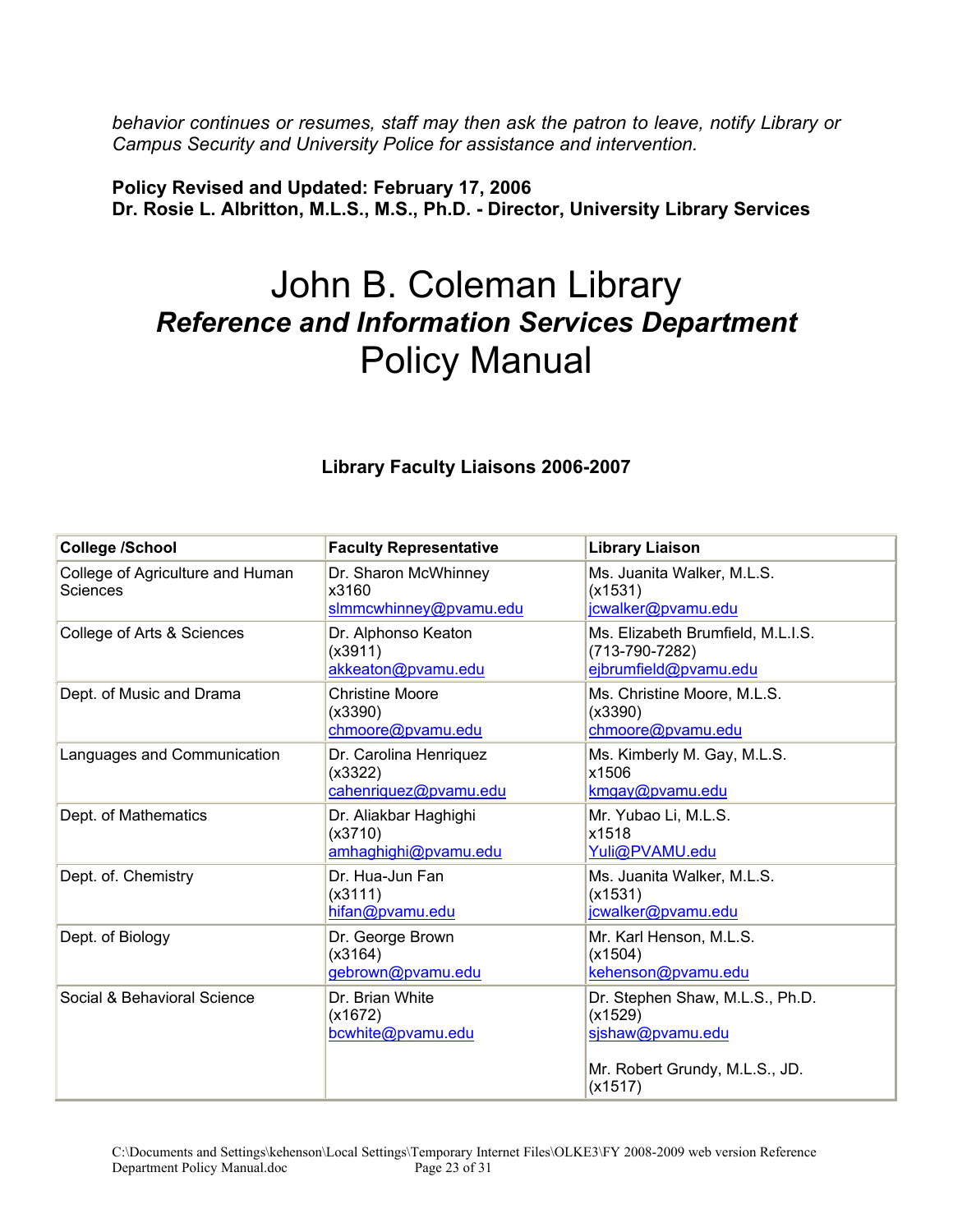|                                             |                                                                                                               | rsgrundy@pvamu.edu                                                                                                         |
|---------------------------------------------|---------------------------------------------------------------------------------------------------------------|----------------------------------------------------------------------------------------------------------------------------|
| Army ROTC                                   | Maj. Albert Harris<br>(x4612)<br>amharris@pvamu.edu                                                           | Mr. Robert Grundy, M.L.S., JD.<br>(x1517)<br>rsgrundy@pvamu.edu                                                            |
| <b>College of Business</b>                  | Dr. Reginald Bell<br>(x9247)<br>rlbell@pvamu.edu                                                              | Ms. Kimberly Gay, M.L.S.<br>(x1506)<br>kmgay@pvamu.edu                                                                     |
| <b>College of Education</b>                 | Dr. Clarissa Booker<br>(x3408)<br>cgbooker@pvamu.edu                                                          | Mr. Jason Russo, M.L.S.<br>(x1528)<br>jsrusso@pvamu.edu                                                                    |
| <b>College of Engineering</b>               | Dr. Ziaul Hugue<br>(x9957)<br>zihuque@pvamu.edu                                                               | Ms. Helen Yeh, M.L.S.<br>(x1533)<br>hyyeh@pvamu.edu                                                                        |
| College of Juvenile Justice &<br>Psychology | Dr. Michelle Marion<br>(x5224)<br>mmarion@pvamu.edu                                                           | Mr. Robert Grundy, M.L.S., JD.<br>(x1517)<br>rsgrundy@pvamu.edu<br>Mr. Jason Russo, M.L.S.<br>(x1528)<br>jsrusso@pvamu.edu |
| College of Nursing                          | Ms. Odelia Peters<br>(x2925)<br>ofpeters@pvamu.edu                                                            | Ms. Gayle Lindsay, B.L.S.<br>$(713-797-7038)$<br>galindsay@pvamu.edu                                                       |
| <b>Medical Academy</b>                      | Dr. Dennis Daniels<br>(x3070)<br>dedaniels@pvamu.edu                                                          | Ms. Ola Riley, M.L.S.<br>(x3075)<br>ocriley@pvamu.edu                                                                      |
| School of Architecture                      | Dr. Arsenio Rodrigues<br>(x5900)<br>arodrigues@pvamu.edu                                                      | Ms. Chieko Sato, M.L.S.<br>(x1507)<br>chsato@pvamu.edu                                                                     |
| <b>University College</b>                   | Ms. Lettie Raab<br>(x4448)<br>Imraab@pvamu.edu                                                                | Dr. Stephen Shaw, M.L.S., Ph.D.<br>(x1529)<br>sjshaw@pvamu.edu                                                             |
| Off Campus (Distance Services)              | Dr. Pamela Freedman<br>(x2312)<br>ptfreeman@pvamu.edu<br>Dr. John Williams<br>(x3115)<br>jrwilliams@pvamu.edu | Ms. Elizabeth Brumfield, M.L.I.S.<br>(713-790-7282)<br>ejbrumfield@pvamu.edu                                               |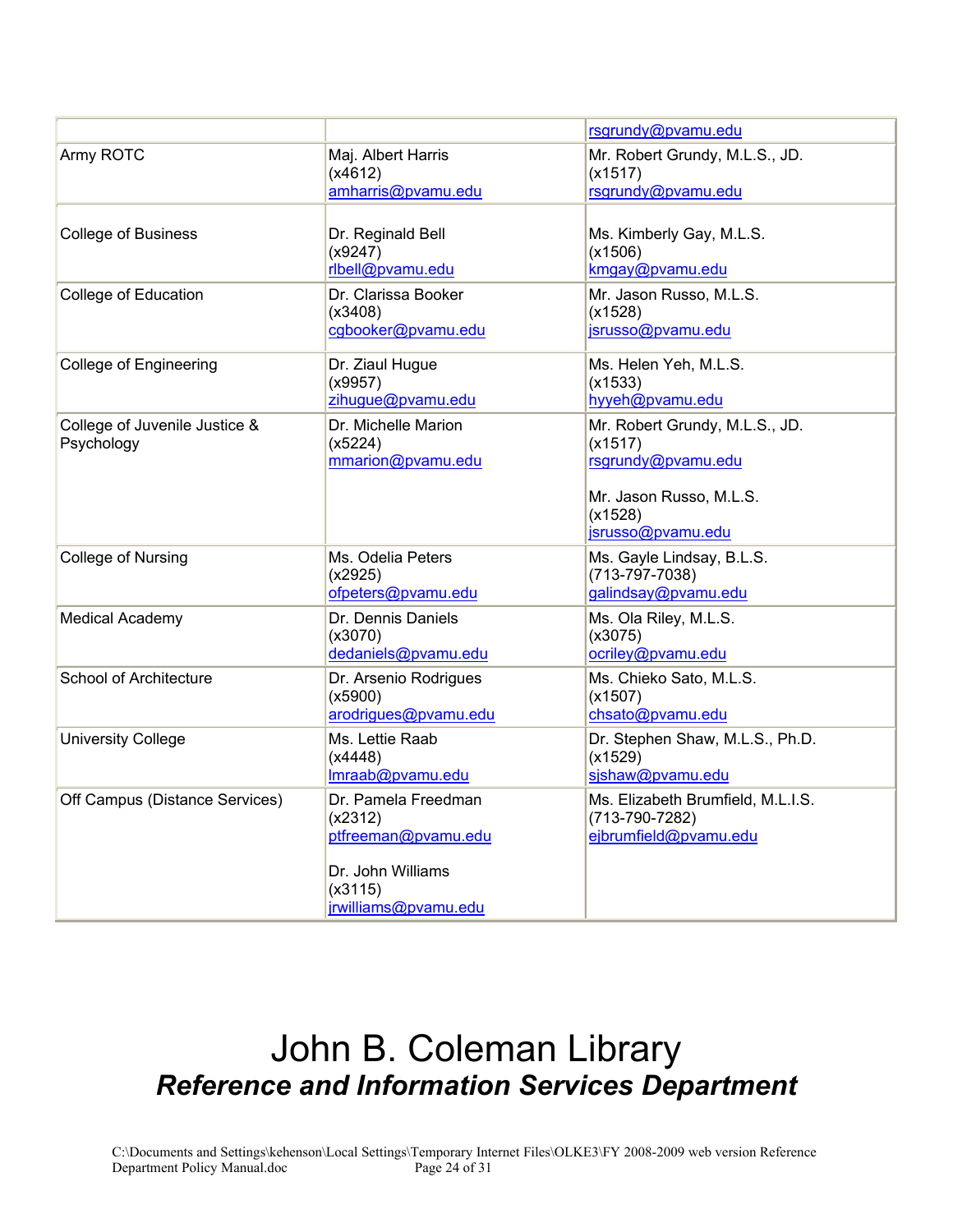### **Access From Home**

#### **Instructions**

Go directly to the Library's webpage and choose article collections by **subject** or from an  $\overline{A}$  to  $\overline{Z}$  list. After you click on a link for an article collection, you will be asked to login to EZproxy. Use your last name as a Username and your university ID number as a password. Not all resources require logging in to EZProxy.

#### **Examples**

#### **For Students**

User Name [all lowercase]: smith

Password: (your Panthertracks number) 10XXXXXX

For hyphenated names, use a space instead of a hyphen

For example John Smith-Jones : smith jones

Note: Some of the numbers begin with "P2008……." use the numeric part of your ID, and ignore the initial 'P'

#### **For Faculty and Staff**

User Name: John Smith-Jones : **jones** Password: (your UIN Leavetraq number) **XXXXXXXX**

**Note- if patrons are still having trouble logging in, refer them to Helen Yeh (x1533). Do not refer them to x2525.**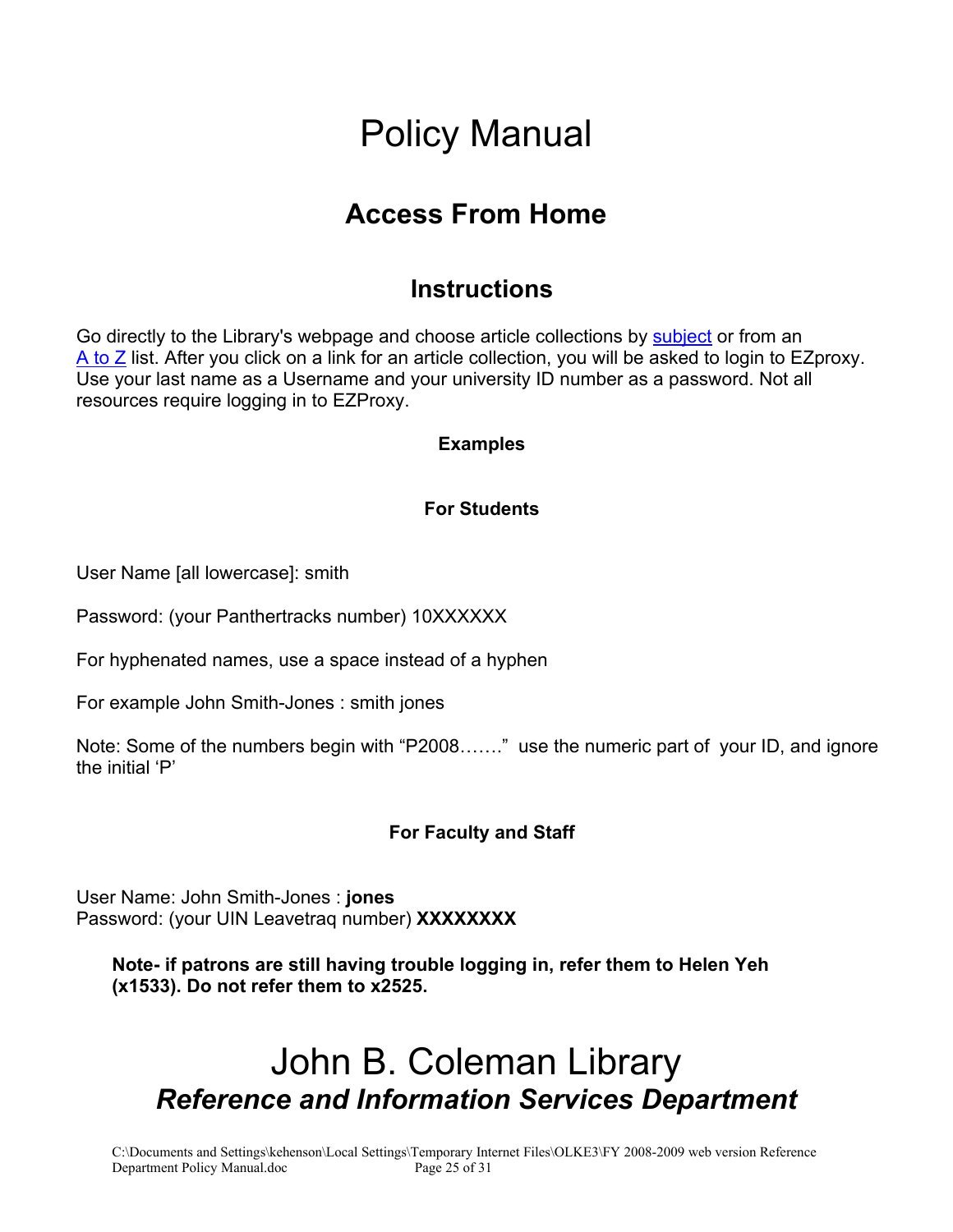#### **Sungard Collegis (Information Technology Department) contacts**

Important note: calling x2525 for patrons helps resolve email issues, laptop configuration and so forth. DO NOT refer patrons to this number for issues relating to using EX Proxy (remote access / access from home). Instead, refer them to Helen Yeh (x1533).

Sungard Collegis has a new toll-free Help Desk phone number: **1-877-241-1752.** You can us this number when you are off campus and when the off-campus patrons call the library for assistance on IT related questions, e.g. use of laptop or its configuration, telephone problem.

On campus, call or refer the patron to **X2525** for any IT related needed assistance. Please do not refer the patron to TD Jefferson's phone number. If the patron is physically in the library, refer him/her to Room 210.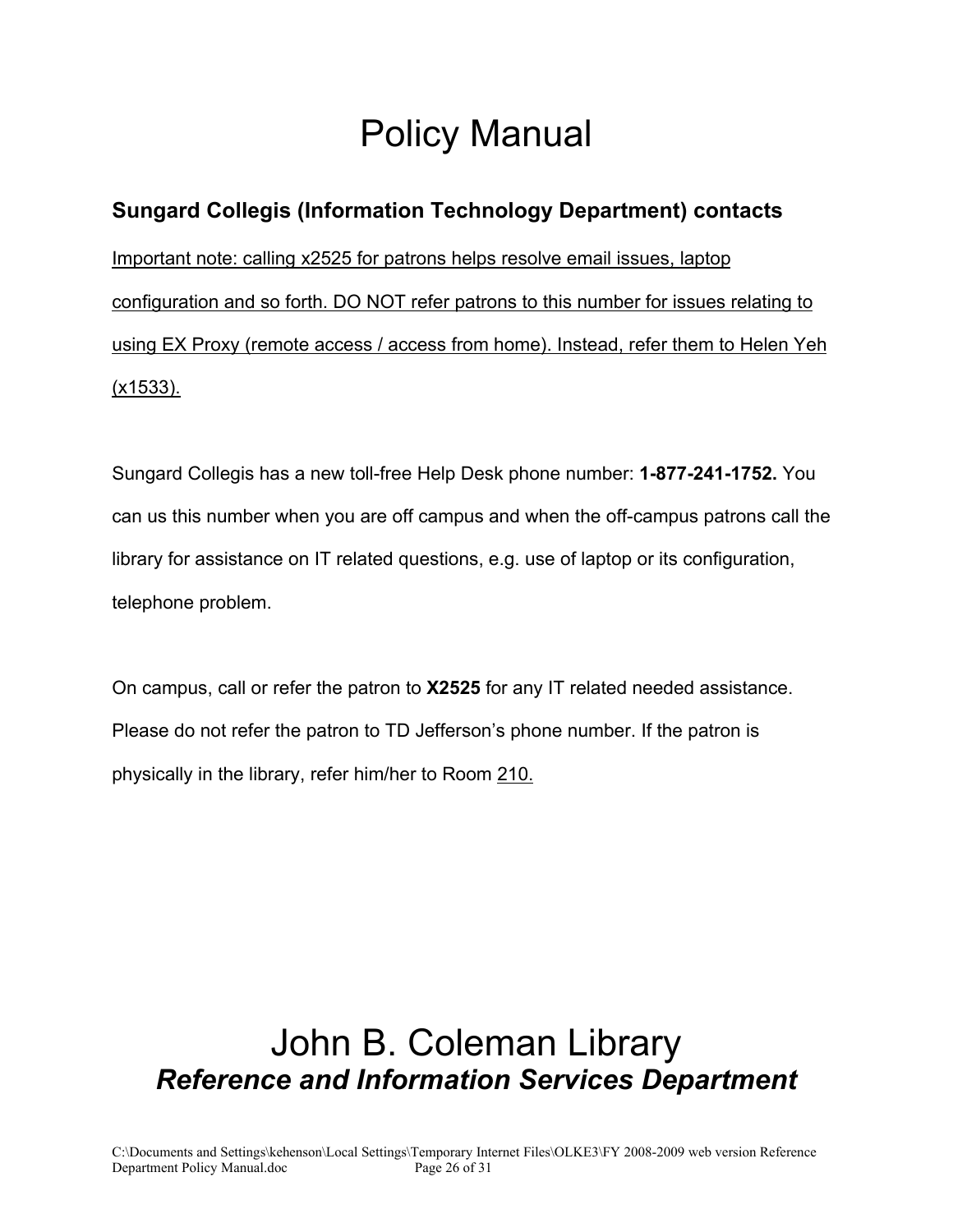#### **Subject Area Webpage Maintenance Policy**

- 1. Subject area web pages are assigned to each reference librarian based on a consideration of availability, background and specialty.
- 2. The reference librarian in charge of a subject area Webpage is fully responsible for its content.
- 3. At the beginning of every school year, check the entire page for accuracy and currency.
	- Make sure all reference information on the page represents the current collection of circulation materials, periodicals and reference collection.
	- Weed the database links which the library no longer subscribes to.
	- Add links to the newly subscribed databases.
	- Weed the Internet Website links which are out of date or do not exist anymore.
	- Add newly selected Website links.
- 4. Before each relevant RI class, review the Webpage; make sure the Webpage is proper and relevant to be presented to the class.
- 5. The application of uploading and updating of the Webpage is done through the Webmaster.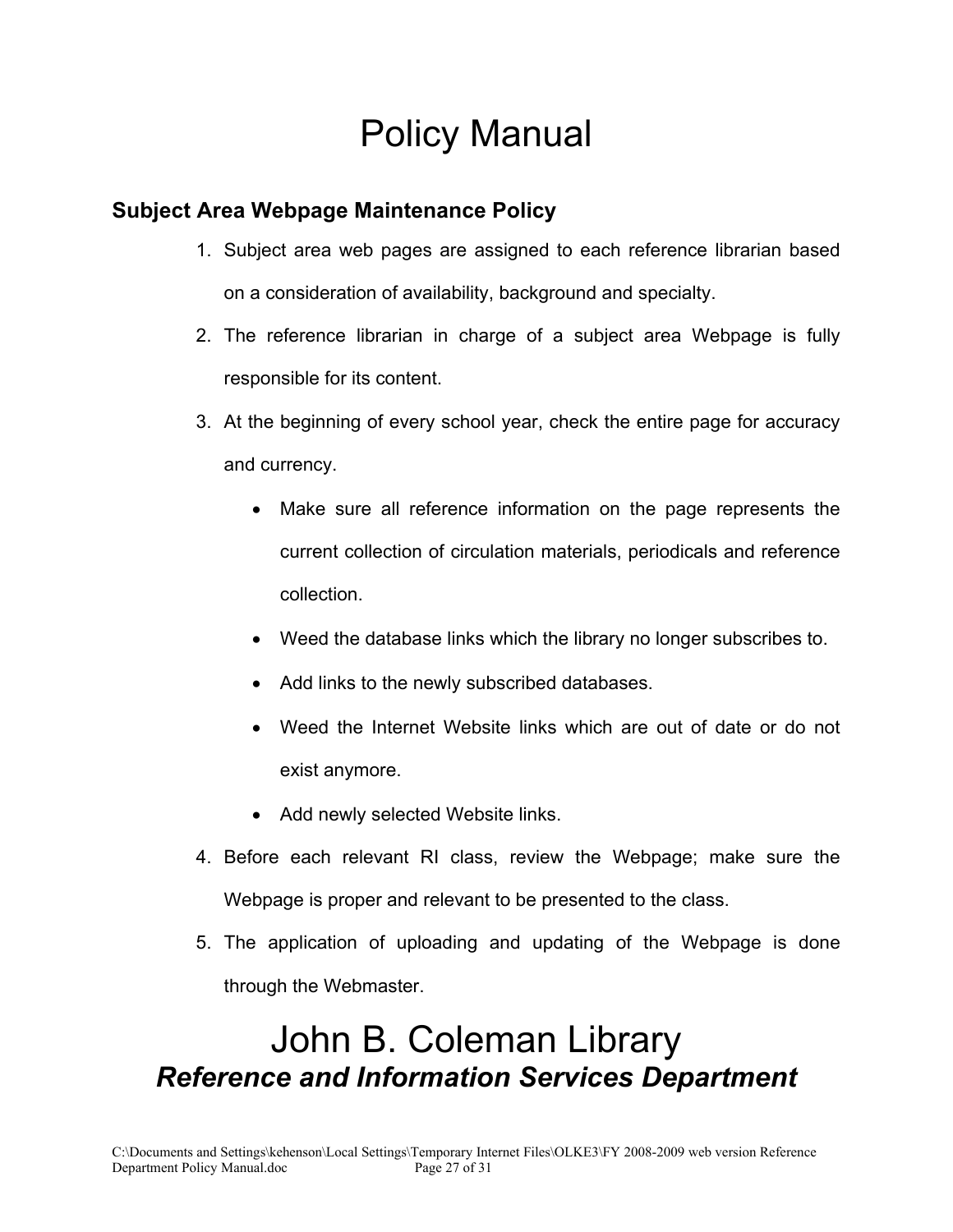#### **Library Staff Phone List**

| <b>Name</b>                      | Room/Dept.                   | <b>Phone</b> |
|----------------------------------|------------------------------|--------------|
| 911 (Emergency)                  | <b>CAMPUS</b>                | 4911         |
| Acquisitions                     | 111 COLEMAN                  | 936-261-1537 |
| Administration (Receptionist)    | 207 COLEMAN                  | 936-261-1500 |
| Albritton, Dr. Rosie L.          | 207C ADMIN                   | 936-261-1510 |
| Aradhya, Geetha                  | <b>111 TECH SVCES</b>        | 936-261-1514 |
| Brumfield, Elizabeth Jean        | <b>NW CAMPUS</b>             | 713-790-7282 |
| Brumfield, Elizabeth Jean        | 111 TECH SVCES               | 936-261-1509 |
| Campus Security (Non-911)        | <b>CAMPUS</b>                | 936-261-1375 |
| <b>Campus Switchboard</b>        | <b>CAMPUS</b>                | 936-261-3311 |
| Ceasar, Miguell                  | <b>104A CIRCULATION</b>      | 936-261-1547 |
| <b>Circulation (Front Desk)</b>  | <b>104 CIRCULATION</b>       | 936-261-1542 |
| Combs, Rosetta E.                | 505 ARCHIVES                 | 936-261-1512 |
| Combs, Rosetta E.                | <b>127 PERIODICALS</b>       | 936-261-1511 |
| <b>Computer Lab Service Desk</b> | 210 COLEMAN                  | 936-261-9328 |
| <b>Computer Server Room</b>      | 123A COLEMEN                 | 936-261-1505 |
| Computer/ITS Help Desk           | <b>OFF CAMPUS</b>            | 877-241-1752 |
| <b>Computer/ITS Help Desk</b>    | <b>ON CAMPUS</b>             | 936-261-2525 |
| Copy/Work Room (Admin)           | 207 COLEMAN                  | 936-261-1502 |
| Daniels, Marvin O.               | <b>104A CIRCULATION</b>      | 936-261-1515 |
| Department of Public Safety      | <b>102 CENTRAL RECEIVING</b> | 936-261-1375 |
| Earles, Phyllis L.               | 505 ARCHIVES                 | 936-261-1516 |
| Fax (ERES)                       | <b>104A ILL</b>              | 936-261-1546 |
| Fax (ILL/Circulation)            | <b>104A ILL</b>              | 936-261-1538 |
| Fax (Library Admin)              | 207A ADMIN                   | 936-261-1539 |
| Gallery (4th Floor Exhibits)     | 401 GALLERY                  | 936-261-1543 |
| Gay, Kimberly M.                 | <b>126B REFERENCE</b>        | 936-261-1506 |
| Grundy, Robert S. (Bob)          | <b>126A REFERENCE</b>        | 936-261-1517 |
| Hawkins, Delorse L.              | 207 COLEMAN                  | 936-261-1519 |
| Henson, Karl E.                  | 207F ADMIN                   | 936-261-1504 |
| Hill, Lori                       | PART TIMER                   | 936-261-1527 |
| Jazzman Café                     | 107 COLEMAN                  | 936-261-1783 |
| Jefferson, T.D.                  | 210 COLEMAN                  | 936-261-9322 |
| Johnson, Angela I.               | <b>111 TECH SVCES</b>        | 936-261-1520 |
| Johnson, Kaia K.                 | <b>127A PERIODICALS</b>      | 936-261-1521 |
| Jones, A. Landis                 | <b>104A CIRCULATION</b>      | 936-261-1522 |
| Kelley, Lauren D.                | 205G GALLERY                 | 936-261-1523 |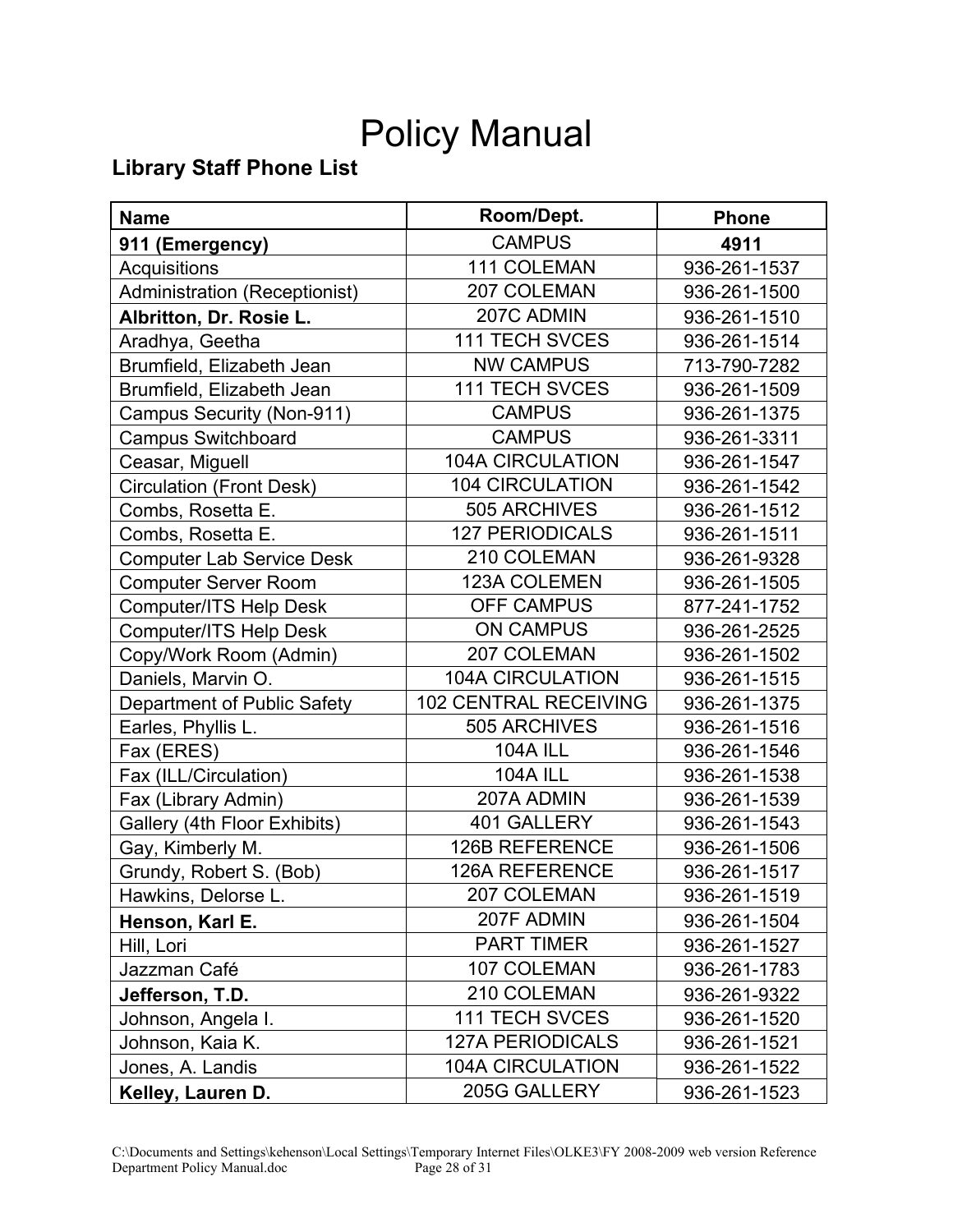| Kirby, Eva E.                         | <b>111 TECH SVCES</b>      | 936-261-1524 |
|---------------------------------------|----------------------------|--------------|
| Kromah, Tata F.                       | 209 TUTORING               | 936-261-1561 |
| Lacey, Bruce D.                       | <b>COLLEGE STATION</b>     | 979-845-9478 |
| Li, Yubao                             | <b>123B REFERENCE</b>      | 936-261-1518 |
| Lindsay, Gayle A.                     | <b>COLLEGE OF NURSING</b>  | 713-797-7038 |
| Mayberry, Ollie M.                    | <b>104A ILL</b>            | 936-261-1525 |
| Moore, Christine E.                   | <b>1F155 HOBART TAYLOR</b> | 936-261-3322 |
| Owereh, Joseph                        | <b>PART TIMER</b>          | 936-261-1527 |
| Periodicals                           | <b>127 PERIODICALS</b>     | 936-261-1541 |
| <b>Reference/Information Services</b> | <b>REFERENCE</b>           | 936-261-1535 |
| Riley, Ola C. (Medical<br>Academy)    | <b>127 NEW SCIENCE</b>     | 936-261-3075 |
| Room 212 (Opposite Admin)             | 212 COLEMAN                | 936-261-1544 |
| Russo, Jason S.                       | <b>111 TECH SVCES</b>      | 936-261-1528 |
| Sato, Chieko                          | 123C COLEMEN               | 936-261-1507 |
| Shaw, Stephen J.                      | <b>126C REFERENCE</b>      | 936-261-1529 |
| <b>Special Collections/Archives</b>   | 505 ARCHIVES               | 936-261-1540 |
| <b>Staff Lounge</b>                   | 110 COLEMAN                | 936-261-1545 |
| <b>Technical Services</b>             | 111 COLEMAN                | 936-261-1537 |
| <b>Tutoring Center</b>                | 209 TUTORING               | 936-261-1560 |
| Walker, Juanita C.                    | 207E COLEMAN               | 936-261-1531 |
| Williams, Marion M.                   | 207B ADMIN                 | 936-261-1532 |
| Yeh, Helen S.                         | 207D ADMIN                 | 936-261-1533 |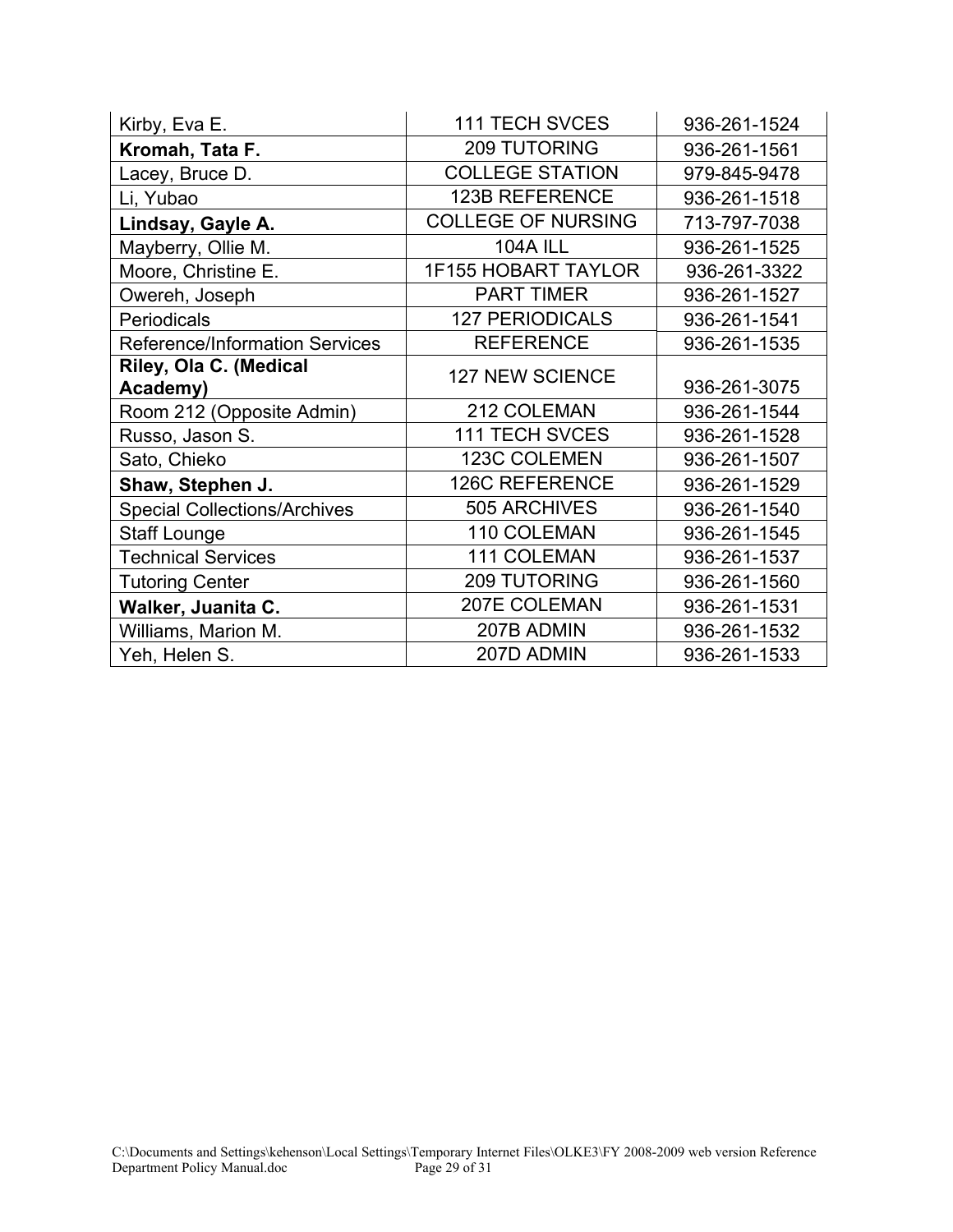#### **Useful Websites: Copyright Issues and Policies**

- Association of Research Libraries: http://www.knowyourcopyrights.org
- Resources for Teaching Faculty: http://www.knowyourcopyrights.org/resourcesfac/kycrbrochure.shtml
- United States Copyright Office: http://www.copyright.gov/
- FAQ ( Frequently Asked Questions about copyright: http://www.cendi.gov/publications/04-8copyright.html
- **American Library Association Copyright:** http://www.ala.org/ala/issuesadvocacy/copyright/generalcopyright/index.cfm
- American Library Association Copyright Court Cases: http://www.ala.org/ala/issuesadvocacy/copyright/court/index.cfm

#### **Copyright Current Developments:**

- Campus Copyright Rights and Responsibilities: A basic guide to policy considerations: http://aaupnet.org/aboutup/issues/Campus\_Copyright.pdf
- Fair Use Act of 2007: http://www.boucher.house.gov/index.php?option=com\_content&task=view&id=10 11&Itemid=75